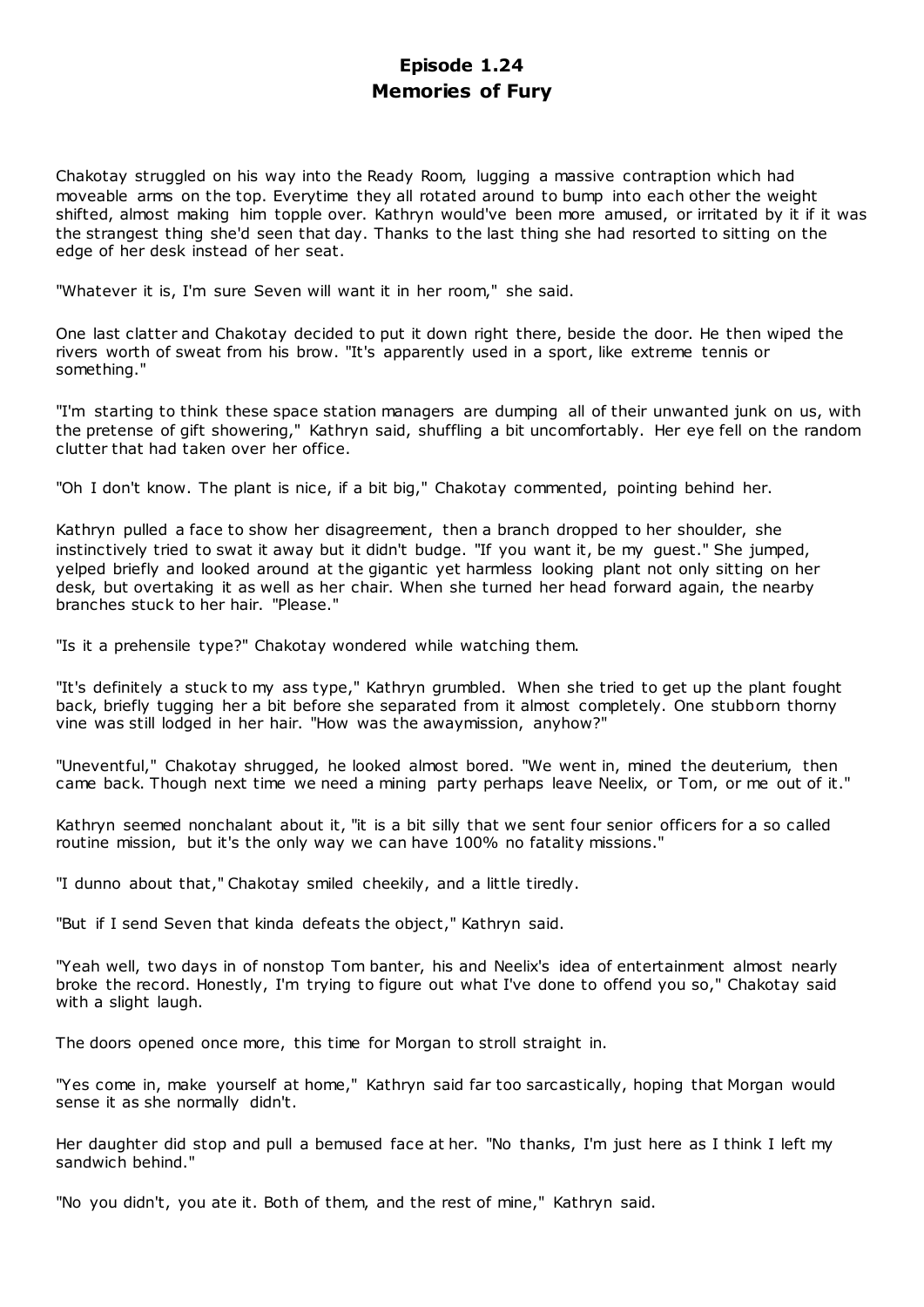Morgan looked disappointed as she turned to leave, until she spotted the strange contraption Chakotay brought in. Her eyes lit up. "Ooh dibs."

"Careful, that's..." Chakotay tried to warn her. Morgan picked it up with little effort and walked out of the room with it, the pair spotted a couple of crewmembers ducking out of her and its way before the doors shut. It left her father stuttering slightly, "heavy but not for Borg, I guess."

"That's not good," Kathryn said warily.

An image of Morgan spinning the contraption intentionally in Seven's face leapt into Chakotay's head. He doubted though Kathryn had the same image with what she said. "Yeah, I'll get her back." He turned to leave.

"No!" Kathryn abruptly shouted, freezing him. When he turned back he expected to see the usual angry expression, instead he saw a rather sheepish embarrassed Captain Janeway. He wished he had a camera to capture the rare moment. "Can you..." she said, grasping the vine stuck in her hair, "little help?" Chakotay rushed to her aid.

While they were more than a little occupied the door chimed a few times. Tuvok hurried inside, expecting something a little more threatening to be happening. When Kathryn noticed him she tried to pretend nothing was wrong, despite her frazzled hair and Chakotay still trying to untangle the plant from her. Tuvok took the hint and handed her a PADD. "This morning's Security report."

Kathryn had a brief skim of it, then something strange about it caught her eye; the text Page 1 of 5. She sighed irritably, "what's that Tom Paris done now?"

"His neighbours complained his television was too loud," Tuvok replied, raising an eyebrow.

"Did he pick that thing up from that AU Earth?" Kathryn groaned, then she looked confused. "Wait, when did that little creep have a chance to leave the rejects island?"

"The misdemeanors are not all Lieutenant Paris," Tuvok said. "The vast majority belong to our aliens guests we invited from the Markonian outpost."

Chakotay gave up for the moment, seriously contemplating scissors and going into hiding after, and turned to the Commander. "Vast majority? We're improving."

Kathryn scowled at the PADD, "the Doctor tortured me for two hours, what?" Chakotay stared at her with eyes wide. Meanwhile she waved the PADD at Tuvok's face accusingly, "why isn't this on the first page?"

"Our new crewmembers did not know to avoid the Doctor's slideshow presentations," Tuvok answered calmly.

Chakotay sniggered, "they do now."

Kathryn groaned while dumping the report on her desk as far away from the plant as possible, it still tried to stick to her hand. "Add arson to that list, Commander. This thing's going up."

"Might want to wait until..." Chakotay laughed nervously. Kathryn's hand instinctively leapt up to the vine still in her hair.

"Fine. For now it goes to the Cargo Bay. Seven's, not the other. I don't want tomorrow's report to include Neelix complaining he's stuck and he's left the stove on," Kathryn snarled.

"Page Four," Tuvok said.

Chakotay was curious but on the wrong side of the desk to quench it. Kathryn though was only annoyed. "How do you suggest we move it without getting stuck ourselves?" he asked.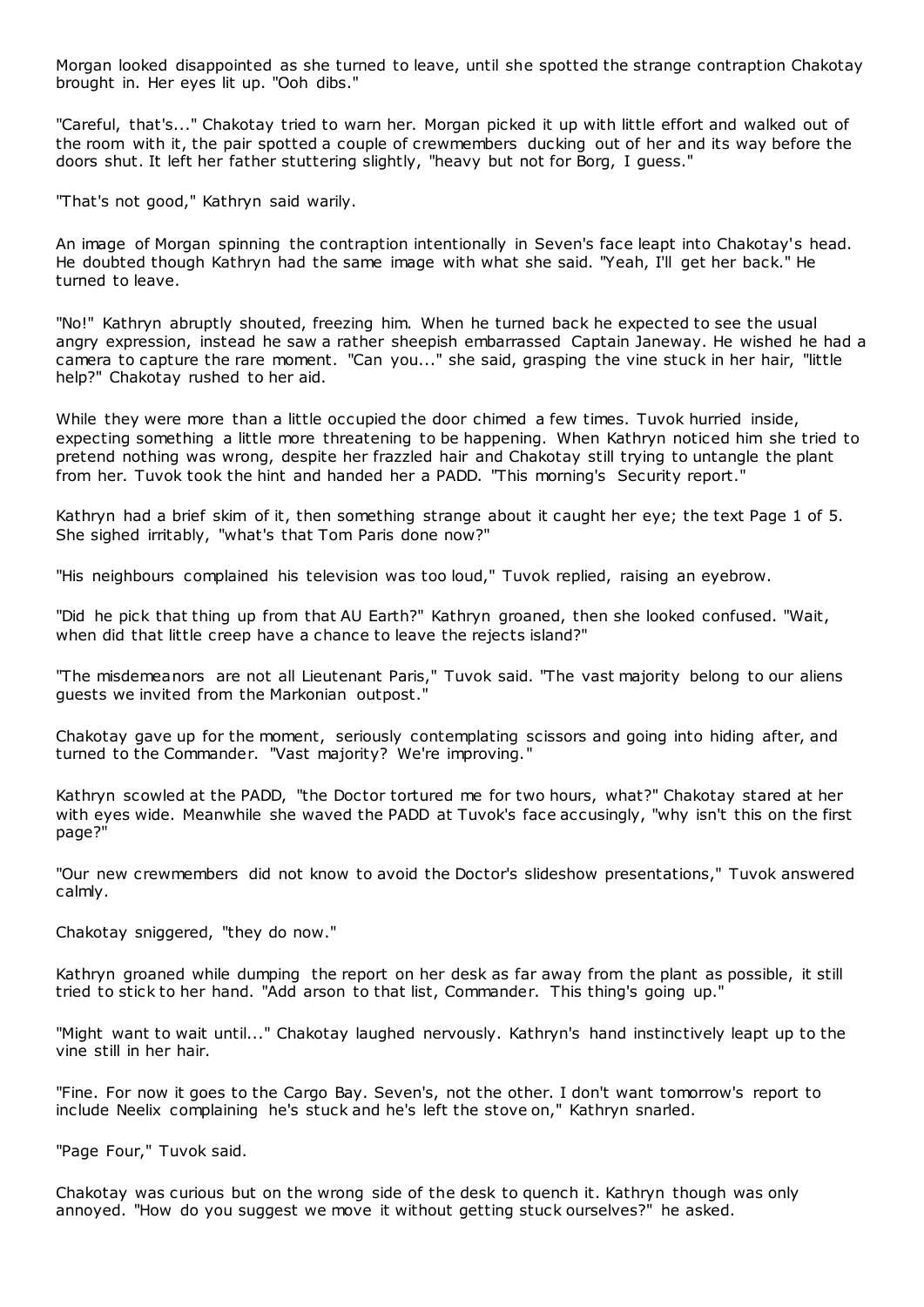"Hello, arson. Are you idiots even listening to me?" Kathryn snapped.

"Well I..." Tuvok carefully started to respond, but Kathryn's commbadge chirping interrupted him.

*"Kim to Janeway. I know you asked not to be disturbed, but we need you on the Bridge."*

Kathryn looked at Chakotay, hinting for him to finish the job. He didn't dare, he ran out quickly as possible. To her dismay Tuvok did as well.

"We're receiving a distress call from a shuttle sized ship that's approaching," Harry reported to them.

"Lifesigns?" Chakotay questioned.

"One," Harry answered. His eyes nearly bugged out.

Chakotay was curious at his reaction, "what?"

Harry pointed at him. Chakotay gingerly turned around to find Kathryn standing behind him, scowling fiercely. Her hair still frazzled, but worst of all a piece of it was in her hand along with the root, detached from both her head and the plant. "I hope you're happy," she whispered threateningly.

Chakotay trembled, all of the colour in his cheeks drained to completely white. He escaped to his chair for the time being.

"So er distress, lifesign," Harry whimpered.

"That's looking on the bright side," Jessie said, mid cringe with some sympathy in her eyes.

"I'm not sure this needed urgent attention from the Captain," Kathryn said flatly.

Harry shrunk a couple of inches. "It's Ocampa."

The whole bridge was stunned. No more so than Chakotay, but only because the root and some hair ended up in his face.

"We're being hailed," Tuvok said.

Kathryn cleared her throat and tried in vain to fix her hair so the new split ends weren't so obvious. "On screen."

It had been years but still the bridge crew were not prepared when the face that appeared on the screen looked so much older than the last time they saw her. The woman looked haggard, almost breathless.

"Kes?" Kathryn stuttered.

"Captain Janeway," the woman confirmed. "I need your help. Will you please give me permission to come aboard?"

Kathryn's face softened, the plant business a distant memory. "Of course, what's happened?"

"Please, let me come aboard," Kes said, breathing deeply. The screen changed back to a view of an alien sized shuttlecraft.

"Okay, prepare the docking port, lower the shields," Kathryn ordered. "Tell the Doctor, looks like he might be needed."

Tuvok's console flared up. "Captain, her ship is accelerating. It's on a collision course."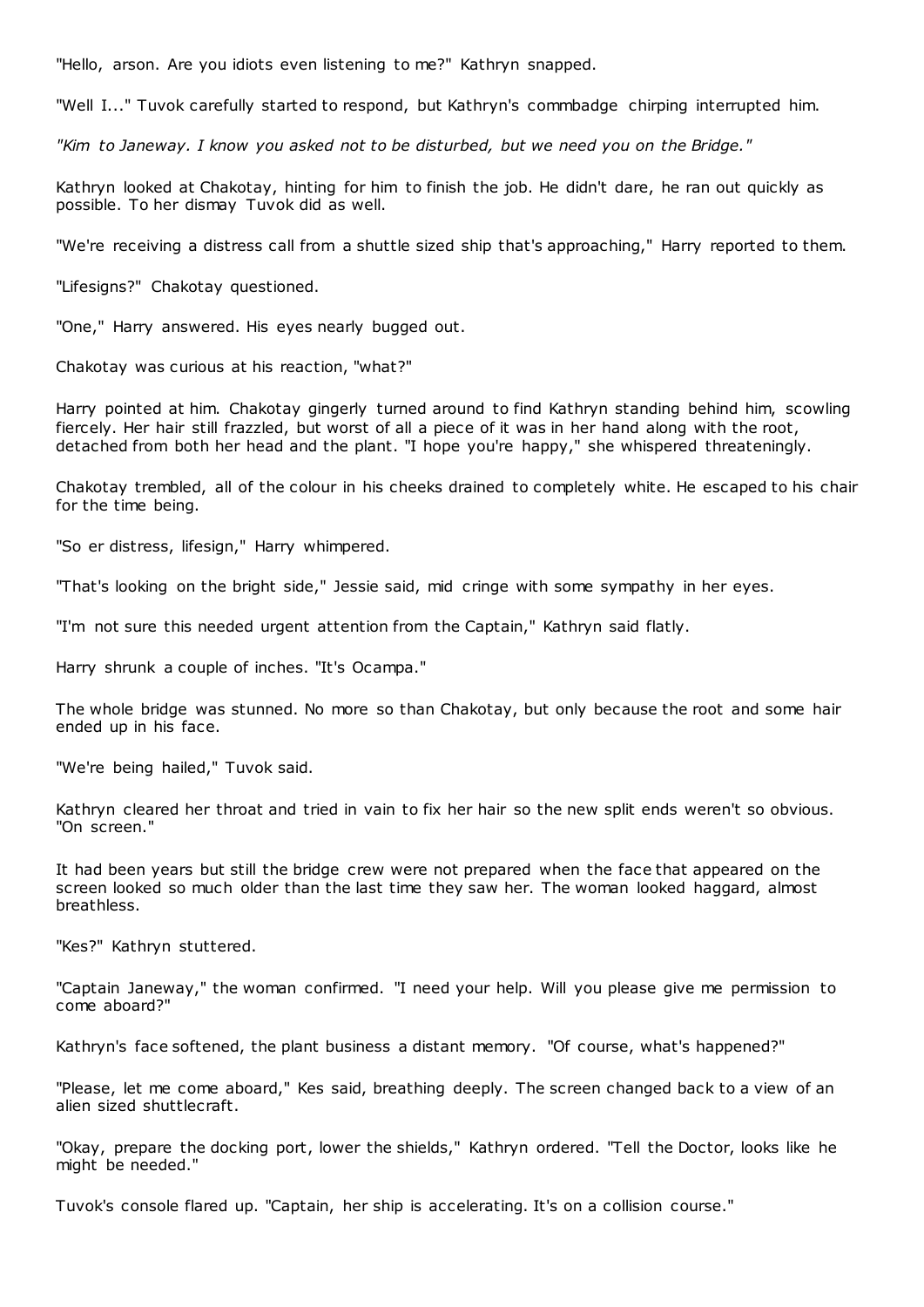"What!?" Kathryn bellowed, she even looked at Chakotay accusingly. He mouthed a what and shrugged. "Tractor beam!"

Tom shook his head, "no good, she's coming in too fast, we won't be able to reach..." The bridge shuddered, lights flickered off and on briefly before going off completely.

Kathryn rolled her eyes, exhaling furiously. "Must we do this, every single time!"

"Hull breach on Deck Eight. A transporter was activated directly before impact," Harry reported. The next detail he noticed shook him to the core. He fought off the initial symptoms of a panic attack to stutter, "she's on Deck Thirteen." He didn't wait for the reaction, he ran into the nearby turbolift.

Kathryn literally shook in rage. Everyone feared the worst.

What sounded like explosions echoing beneath them shook the ground at their feet, each one rhythmically.

"Bulkheads on Thirteen are rupturing, section by section," Jessie said shakily, but unlike Harry it wasn't Kathryn's reaction she was worried about. "If she keeps this up..."

"I've located Kes. She's moving through the rupturing sections," Tuvok replied. "I'm detecting high levels of neurogenic energy from her."

Kathryn stared coldly at the blank screen ahead of her. "What does she want with that damn deck, again!"

"Again?" Chakotay blurted out curiously.

"Never mind. Get Security down there," Kathryn said. A few people laughed, assuming she was joking. It was a mistake. Smoke rose from her.

Chakotay hurried over to Tactical, pointing a nod towards Tuvok. He did one in return. They escaped the Bridge as well. Only Jessie noticed, she shook her head in quiet judgement.

The scars of the Deck Thirteen overload were still pretty much visible. Walls had mostly been repaired or replaced, many of them had panels open exposing wiring or in some cases nothing at all yet as it hadn't been installed. The ground in places still appeared to be scorched from the fires. Rooms were left open, the doors had yet to be installed. Repair equipment still lay around all over.

Until their guest arrived, the deck was still an eery quiet with its no power or people to be seen. Every few steps the Ocampa took, the newly built or repaired walls on either side of her contorted like it was made of liquid before shattering into pieces, all in the space of a couple of seconds.

Kes reached her destination. A wide stretch of corridor directly ahead of her, its walls a still obliterated mess from the explosion. She walked, this time causing no damage, only part way down the corridor to stand with her arms outstretched, caressing the air as if the walls were still there. A bitter and yet proud smile on her face. "I found it. The epicentre." Her eyes closed, she took in a deep breath.

She was too absorbed in that to care about the people approaching her from behind.

"Kes?" James said. "What are you doing?"

The now elderly woman slowly looked around over her shoulder, staring with menace.

"You told me, how dangerous it was. Right here. What would happen," James said carefully, all while taking a slow step forward. "Remember?" An arm flew out in front of him, which he eyed in distaste.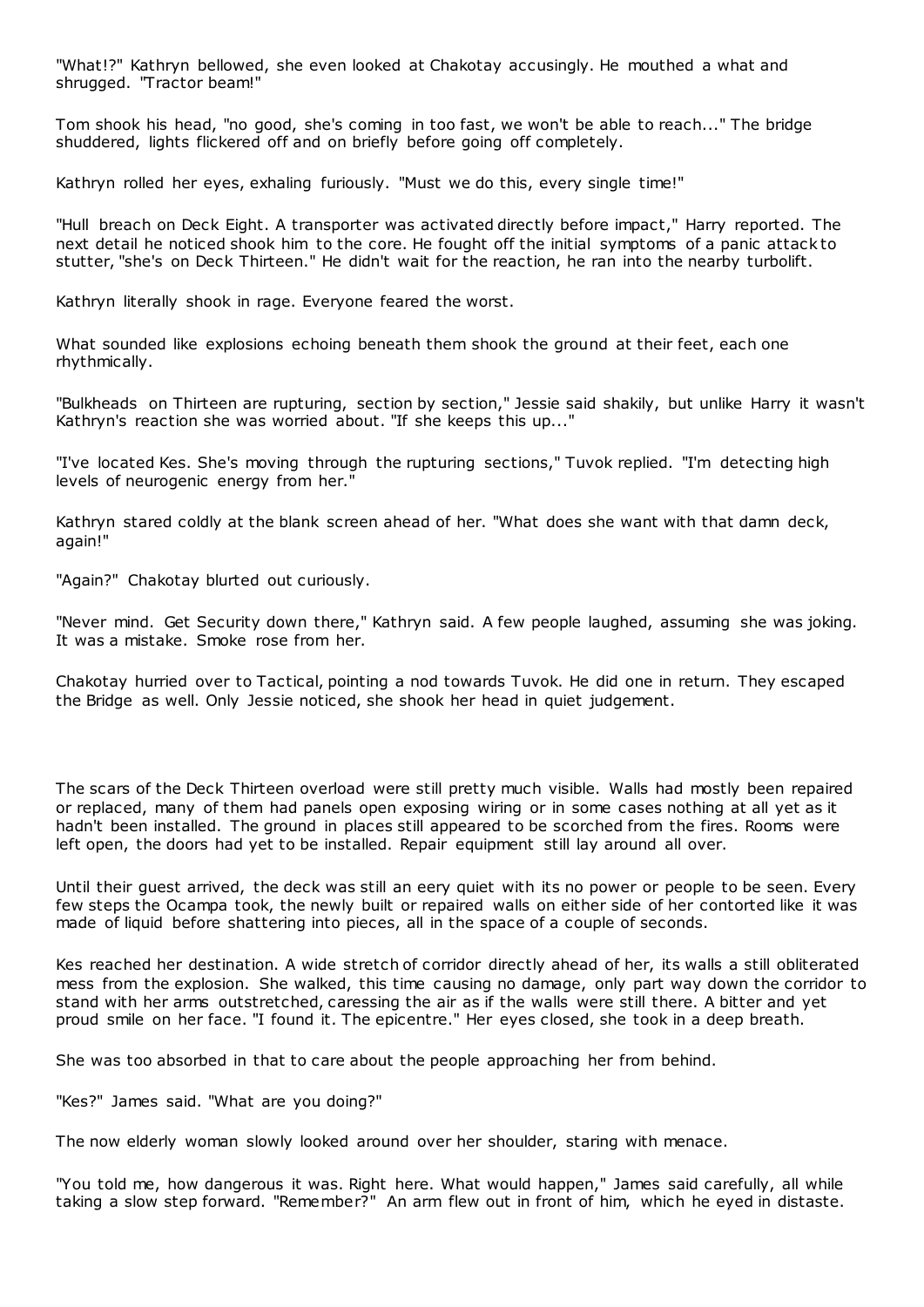Kes narrowed her sunken eyes, "who are you?"

"Really?" James asked meanwhile tiredly toward the arm's owner. He looked back at Kes. "You remember, the Borg drone we disc..."

Seven scowled at him, "don't think I don't know about your many visits on this deck. I will report them all to Commander Tuvok."

"Oh my god, why are you here?" James groaned.

"Her shuttle crashed into my Lab, I stepped out for only a moment to collect a nutritious beverage," Seven huffed.

"Too bad," James rolled his eyes. He turned his attention back to Kes, shoving Seven's arm out of his path so he could take another step. He didn't, the look Kes was giving him literally made his head hurt. "Wait, why are you doing this? It doesn't make any sense."

"State your intentions!" Seven barked.

Kes' eyes rolled over to her, bringing her the severe migraine instead. "You," it wasn't an answer, it was a threat.

Seven didn't see it as that though, "I won't help you destroy this vessel."

"I don't intend to do that," Kes said flippantly. "I intend to return it to its rightful position."

"Explain," Seven demanded, forcing James to roll his eyes again.

"No," Kes said abruptly. Her arms once more outstretched, the invisible walls she pressed again they could faintly see, flowing at her fingertips. Her head held high. White energy crackled all around her, the ship rumbled fiercely, throwing James and Seven nearly off their feet.

While what surrounded her was a blinding white, directly behind Kes was a different story. The already dark deck was fading away into nothing.

James tried to steady himself by clutching whatever was left of a wall nearby, only a couple of feet tall he had to crouch so it didn't help too well. All while his eyes remained fixed on what was happening ahead of him. He shook on his own without the ship's shudders, eyes unusually wide showing not merely fear but terror. A familiar sense of dread built up so high it was burying him.

"No," he barely said through his course throat. "Damn." He hurried forward, only to get rudely shoved to the right. The force of it and the ship's tremors floored him.

"Let competent crewmembers take care of this threat," Seven snapped at him. She barely took a step forward. Kes only had to stare at her to direct what looked like a forked lightning strike from the energy surrounding her at the ex-drone. It sent her flying, and when she landed she didn't get back up.

Kes returned to staring upwards. Her body began to shimmer. As James looked up he noticed he could see straight through her, into that piercing darkness behind her. He tried to get up and go for her again, but it was too late. Her body faded away completely.

Only her words remained, floating along the darkness, "I will return as you see fit. To the beginning."

"What?" James only had time to say as the darkness swept toward him like a tidal wave. It snuffed out the white energy instantly. It not only flooded the whole deck, the whole ship soon soaked in the waters of the abyss.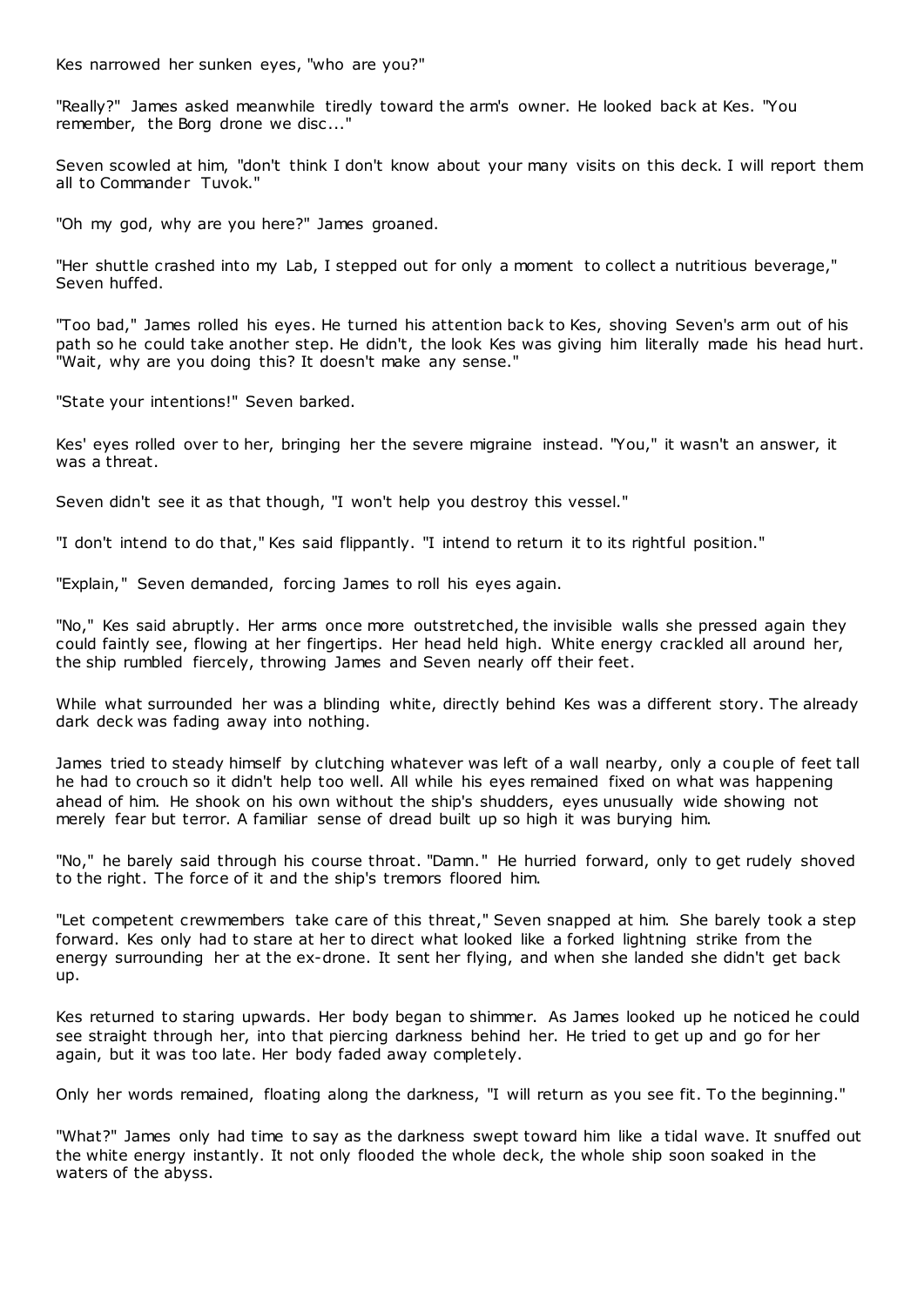"Fine. For now it goes to the Cargo Bay. Seven's, not the other. I don't want tomorrow's report to include Neelix complaining he's stuck and he's left the stove on," Kathryn snarled.

"Page Four," Tuvok said.

Chakotay was curious but on the wrong side of the desk to quench it. Kathryn though was only annoyed. "How do you suggest we move it without getting stuck ourselves?" he asked.

"Hello, arson. Are you idiots even listening to me?" Kathryn snapped.

"Well I..." Tuvok carefully started to respond. "Perhaps shears?"

Chakotay laughed toward him, "*perhaps* you'd like to do the honours."

"You guys won't be laughing so much when I dump this thing in your showers," Kathryn grumbled.

Tuvok didn't doubt for one second she'd do something like that. He rushed over to the replicator but his commbadge chirping interrupted him.

*"Parsens to Security. We have a situation in the Mess Hall."*

"We know," Kathryn groaned.

Tuvok still tapped to respond, "what kind of situation?"

*"You wouldn't believe me if I told you. We'll need a team or two."*

"Very well," Tuvok said as he walked out.

Kathryn looked at Chakotay, hinting for him to finish the job. He didn't dare, he ran out as quickly as possible. She had to do it herself.

When she reached to grab the vine and pull, something screamed and it wasn't her.

When Security Team One arrived at the Mess Hall, they were immediately jumped on by Kiara. In James' case literally, she ended up bouncing on both of his feet frantically. "Help, Neelix has gone whacky."

"Gone?" Thompson said, genuinely confused. He and the others did note the crewmembers in the Hall were bundled in the nearby corner, but that wasn't really strange since sometimes the smells from the kitchen drifted in one direction and no one wanted to sit there.

James gently placed his hands on the little girl's shoulders to settle her down, and to coax her off his feet so he could crouch down in front of her. "What do you mean by whacky?"

"Well..." Kiara stopped to think about it.

"Stay back!" Neelix shouted from the kitchen. "I won't let you near her."

Everyone heard Naomi's frightened sniffling. The team were instantly worried. "It stinks in here," they heard her cry.

"My god. We must save her," Craig said in an attempted bold, brave voice, but instead his nerves made him squeak.

"Yeah, god knows what he's feeding her," Foster trembled.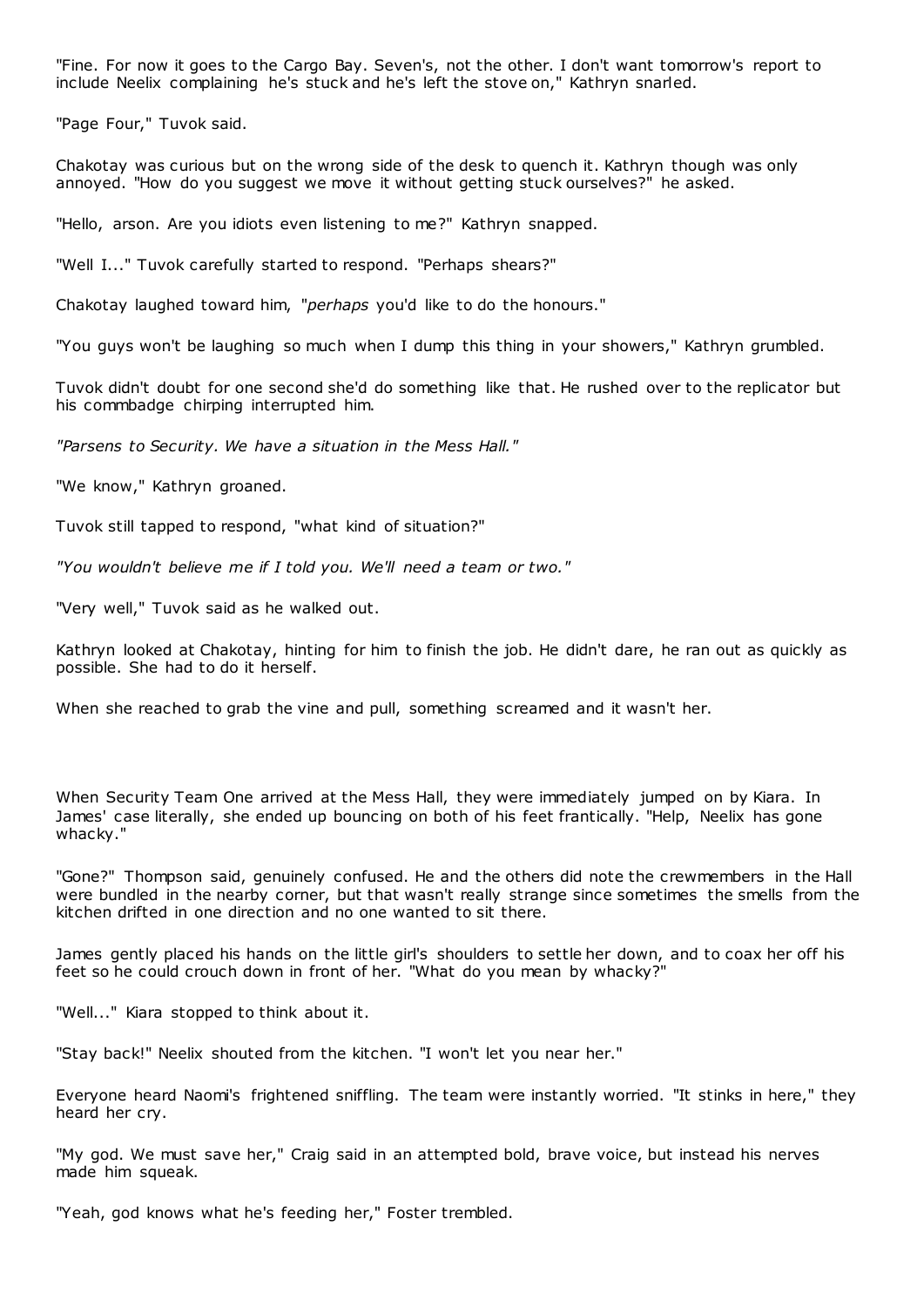James glanced behind him with a sigh. "Hang on. Everything's wrong with this. Why did this happen?"

"We can ask him later, nimrod. Right now there's a girl who needs rescuing from being forcefed peanut butter pizza," Thompson grumbled. He gestured to the other two, "come on."

Foster and Craig did look a bit torn about listening to him, but the child's whimpering overwrote all the concerns they had. They rushed for the kitchen, spreading out to cover every corner. Only they never got there. James rolled his eyes as Thompson was immediately shot by a phaser as soon as he got within inches of the kitchen, freezing Craig and Foster briefly in their tracks. To his not surprise they ran back over to James and Kiara.

"Yeah we should figure this out first," Craig said.

"Better safe than sorry," Foster added on.

Kiara glanced at them with a scowl, "dumbasses."

James sniggered while the other two looked on with their jaws dropping. "Someone's got to talk to him, at a distance. Either of you or both," he said.

"Wait, why not you?" Foster asked.

"I don't think biting sarcasm will help here," James replied.

Craig shook his head stubbornly, "nuh uh. We're supposed to be a team. Why are you calling all the shots, we're not your lackeys."

Foster looked on with a random crewmember with coffee versus Janeway stare.

To his great relief James replied with a casual, "okay. Fair enough." Then there was nothing but silence, apart from Naomi's occasional eews. James eventually shrugged and whispered to his teammates, "this is part where you tell us your better idea, so we can discuss which we'll do."

Craig laughed sheepishly. "Well yeah, of course. I think, because this is so delicate, we shouldn't charge in. We should try and find out why is he doing that and what his demands are."

"Okay, last time on my idea that was too bossy, now's the Craig's idea conclusion," James said.

Foster quietly sniggered to himself, Kiara meanwhile looked at Craig like he had let off. He mumbled, "it's the principle of the thing, not the plan I was objecting to. You don't have to be so rude and take the piss out of people when..."

"Ah finally, we're on the same page. Go," James smiled.

Craig started to say what but got stuck half way, he looked to Foster for help. "I'll admit, he got you there. Let's go. Maybe leave the talking to me," Foster said.

"Fine," Craig sighed. The pair crouched down and crept toward the kitchen.

James went to stand back up but Kiara tugged on his sleeve. "What are you going to do?"

"What I do best," James smiled at her.

Kiara looked puzzled as she glanced away toward the two other Security officers. "You've already sarcasmed Craigy, what..." She looked back around to find James had gone. It didn't faze her at all, she giggled and sat down a table with a good view of the kitchen.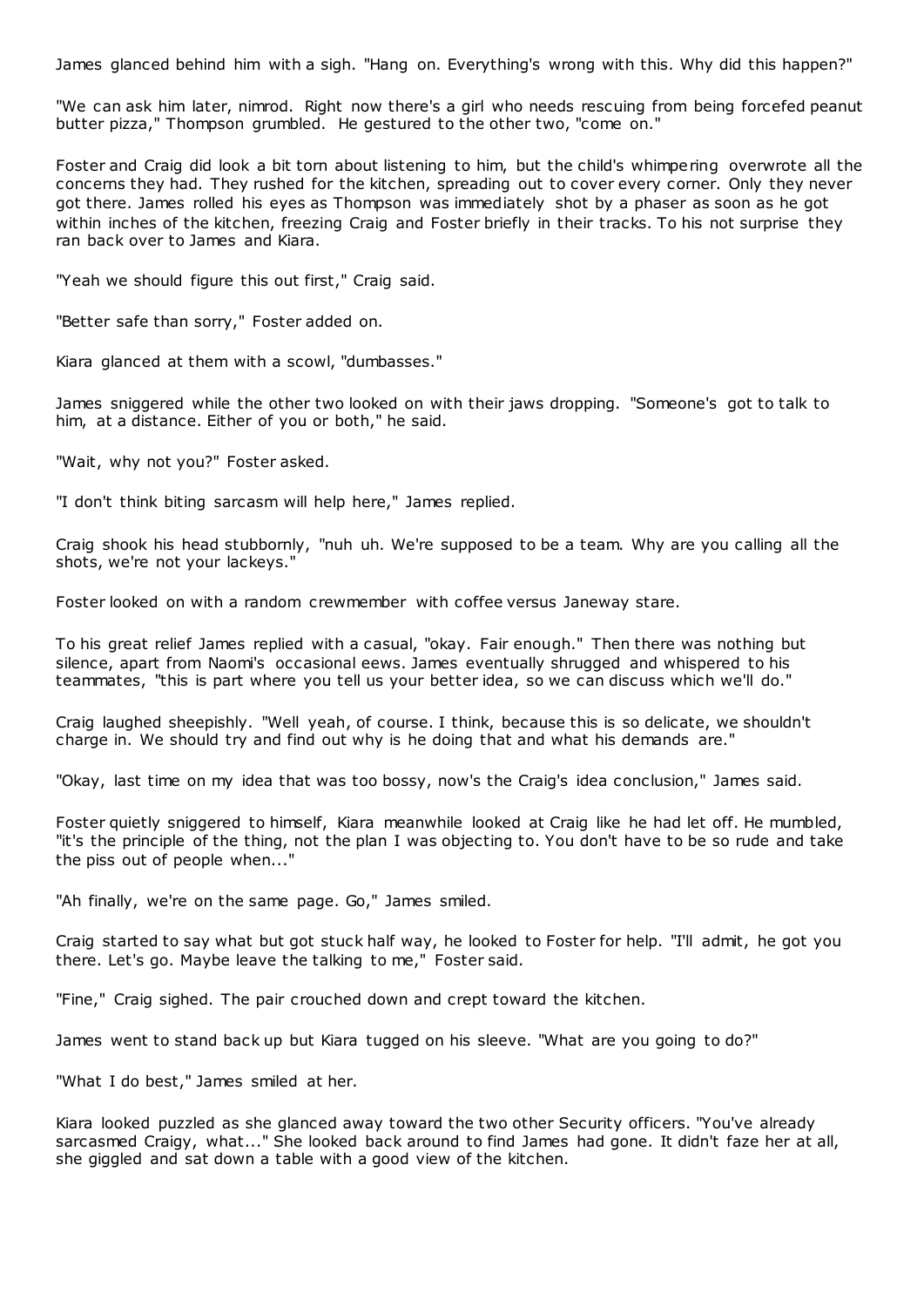As Harry walked down the corridor he couldn't shake off the feeling someone was following him. Everytime he glanced over his shoulder to check he'd see no one.

After a fifth time he decided to ignore it and concentrate on his mental list of things to do once he got to his post. The air crackled behind him, stopping him dead in his tracks. This time he barely had the time to glance over his shoulders; the walls at his sides were churning like a choppy tide.

The crackling intensified as movement in the far corner of his eye brought back the feeling of being followed. His curious eye drifted somewhat. A human shaped figure, blurred in his still peripheral. Power seemed to be building up in the walls around and behind him. Harry ran, only for his eardrums to be penetrated by the deafening bang of an explosion behind him. He threw himself down, hoping it would be enough to spare him.

"What's the matter with him?" a passing crewmember asked, their eyes wide in ridicule.

The other crewmember walking with her shrugged, "if I worked with Janeway everyday, that'd be my morning routine too." The two women laughed as they passed by Harry lying on the floor, cowering from an explosion they didn't see.

He scrambled to at least a sitting position and reached out to tell them to stop, only to be confused by the normal looking corridor. "What the?"

Chakotay couldn't believe his eyes when he arrived in the Mess Hall, and he'd seen some strange things in the last few years. Poor Craig was in a hands in the air surrender pose, whilst objects like pans and fruit were tossed over the kitchen counter in his general direction. Foster lay on the floor beside a spatula, groaning with a new bump on his forehead. Kiara had plonked herself down in a chair nearby, occasionally tossing whatever landed on her table back at the kitchen.

The only thing that appeared to be normal was what smelled like dirty socks burning and a grey haze coming from the kitchen. The thought that, that was considered normal made Chakotay briefly snigger.

"Neelix stop, no," Craig whimpered, ducking from a fork which flew over his head. "She's gone, that's not..."

"I know what you're like. You're not getting my Sweeting," Neelix's voice grumbled from the kitchen.

Chakotay grimaced, "what?"

"Dude, she's like four years old. What's the matter with..." Craig commented. He tried to duck again but he wasn't fast enough, a banana flew into his face. He joined Foster on the floor, quite literally in a heap.

"Don't worry my darling, I handled that pervert," Neelix said.

Chakotay was worried when the next voice he heard was Naomi's, "eeew, I don't want any of your stinky pasta Neelix. I'm a good girl."

"Delicious smell isn't it, you have to get the sauce at just the right temperature," Neelix laughed. He jumped up to a standing position and proceeded to tend to the pot with fumes coming from it. He scooped some of the contents with a ladle to offer it to someone out of Chakotay's point of view. Of course what followed were Naomi's cries.

"Neelix, just what in the hell are you..." Chakotay only had time to spit out angrily before he was headbutted by a very hot ladle with burnt goop stuck on it.

"You stay away from my sweet pea!" Neelix screamed at him. He seemed to drop down out of sight once more, revealing James standing behind him.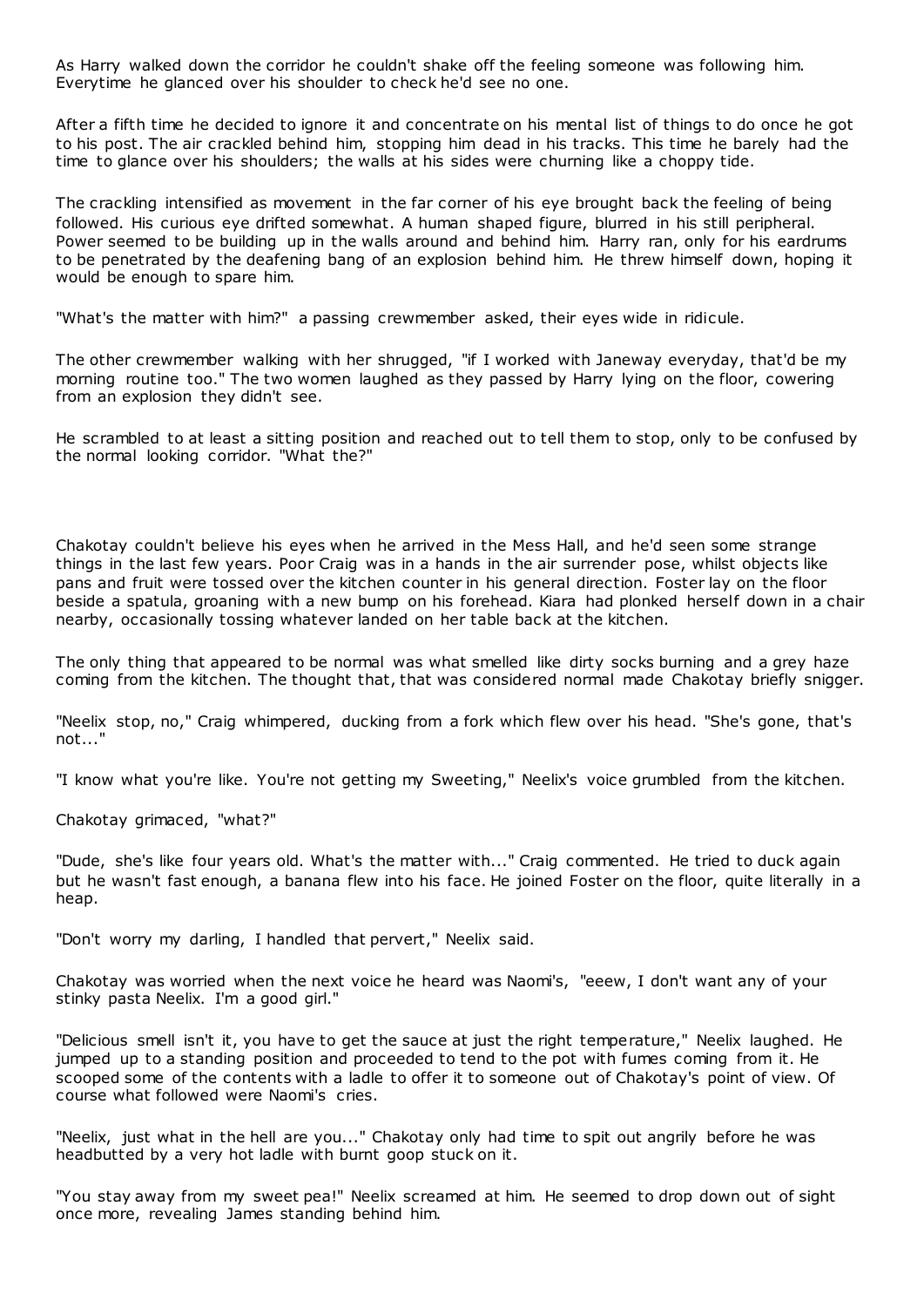"Yay!" Naomi laughed in relief.

"Hey!" Kiara though complained about her dad lying on the floor.

"Okay?" James said in disgust as he noticed a bunch of flowers lying on the floor.

"Jay... mes," Seven hissed from the doorway, having witnessed the whole thing. While he was still turning his head she scurried back out of the room holding a flask.

Both Craig and Chakotay stumbled back to their feet. Chakotay checked his head for burns or worse, Neelix's food. Craig spotted him meanwhile. "Chak...?"

"Don't," Chakotay quickly groaned. "Finish that. You'll summon Janeway."

James tried not to snigger, "and yet, you still managed to keep the rhyme *joke* going."

Chakotay painfully blinked. Realising he was right made him roll his eyes, "one day of sanity. That's all I ask."

Craig rubbed his sore cheek while he walked over to peer over the kitchen counter. He could see Neelix lying on his back, sleep murmuring and drooling beside some flowers that seemed to have been ripped several times. Craig looked back up to stare at James, "what did you do? Poison him? Ironic."

"What?" James said, briefly glancing down at the same thing and back again. "No. Vulcan neck pinch."

"Woah, you can do that? Neat," Craig smiled.

James closed his eyes and took in a deep breath. He crouched down to pick the flowers up and put them on the counter beside the stove controls. "Is this what he was feeding Naomi? I wonder what got into him, even he's not that bonkers."

Chakotay walked over, eyeing the what looked to him like bite impressions in the leaves. "I imagine that's what he uses for his seasonings," he guessed, making both boys cringe in disgust. "He said sweeting and darling. I'm sure he only called one person either of those."

James' eyebrows flickered up, "Kes? That's, I'd say weird but that word's lost its oomph."

"Tell me about it," Chakotay said with a half smile. "Get him to Sickbay and turn that off," he said, gesturing to the pot with toxic fumes coming from it. The Commander then turned around to collect his daughter.

"Sure," James mumbled, his hand reaching for the round knob on the counter. He barely grasped it and it came off completely, his eyes widened as it lay in his hand. Craig's did as well, then drifted up to the pot. "Uhoh."

Chakotay froze at the halfway point. "Uhoh? Uhoh what?" He turned around fully expecting a fire or the pot on the floor, but instead the whole room disappeared. In its place was the Ready Room. A figure stood with their back to him by Kathryn's table with a steaming pot of filter coffee in one hand.

"That better not be Neelix's crap," he heard Kathryn say.

A familiar, usually gentle voice chuckled. Only it sounded colder, with a touch of malice. "Oh no, I wouldn't want to poison you or anything. It's my special blend, made from my garden," Kes' voice said.

"You little minx," Kathryn laughed with affection.

Coffee was poured into one of the many cups littering the table. The ship shuddered, spilling some of it. That was when Chakotay noticed Kathryn sporting her old trademark bun of the olden days. Her face red, she had jolted to her feet to charge to the bridge.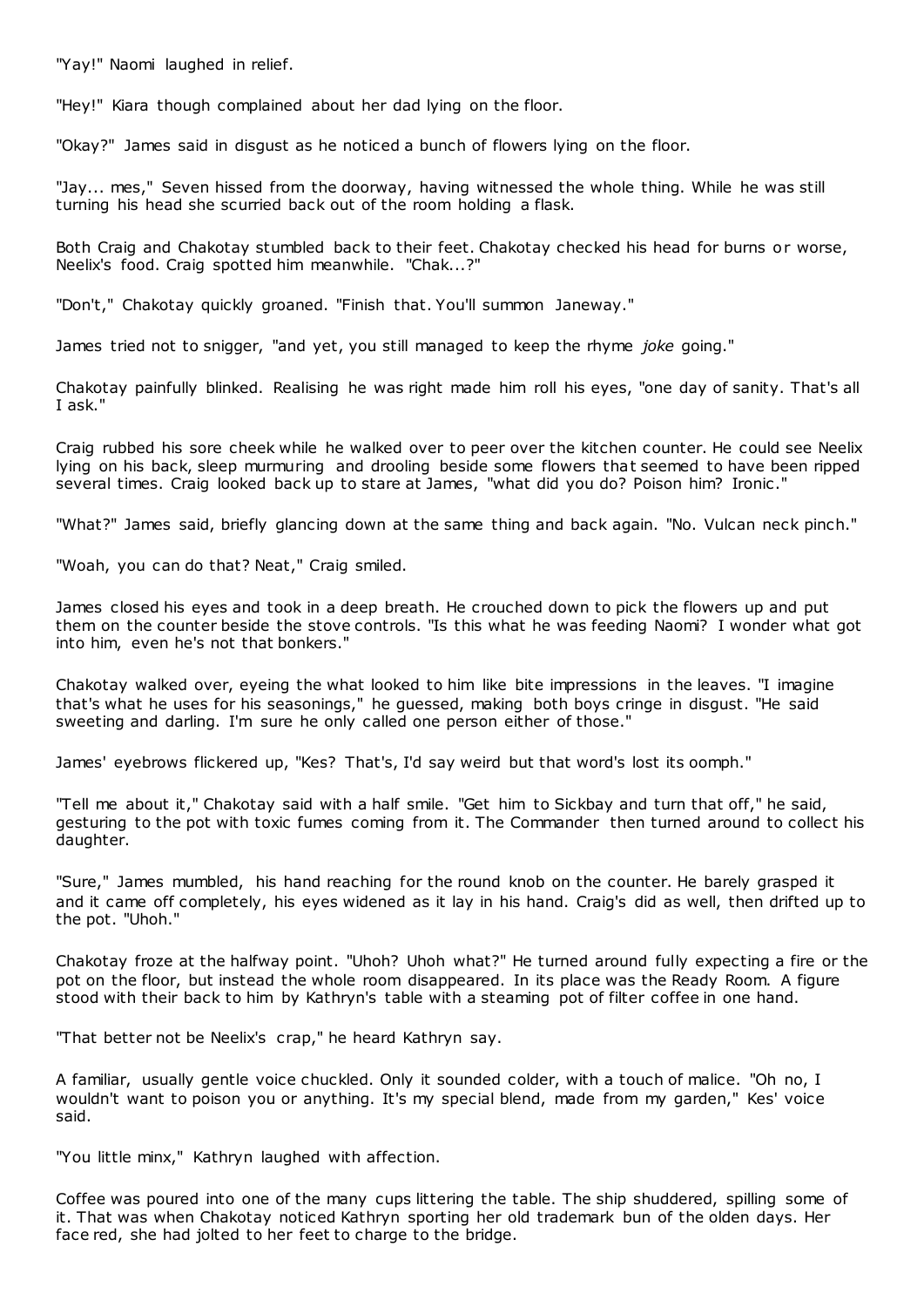His own voice over the comm stopped her. *"Captain, a ship hiding in the nebula fired a warning shot at us. It's the Vidiians."*

Kathryn looked confused, "who the frig are the Vidiians? Are they the morons with the coathangers as hair accessories?"

For a brief second Chakotay was distracted by what he was seeing, he couldn't help but smile.

*"No, that's the Kazon,"* Tom's voice snickered.

"Oh Paris, if you want a concussion you only have to ask," Kathryn muttered as she stomped by Chakotay. The sound of the doors opening and closing told him she had gone.

"What's going on?" Chakotay whispered to himself.

The woman left behind looked over her shoulder to stare directly at him, or so he thought, with a growing smirk and hateful tint in her eyes. Seeing that on the usually kind and gentle Kes' face left him feeling very cold. He looked over his own shoulder and back again, jumping out of his boots as he found someone else standing in front of him.

"What's wrong?" Craig asked in between coughs.

"I..." Chakotay stammered out, only noticing then that the Mess Hall had returned, a lot smokier than before. "I'm not sure."

James looked on, more than a little annoyed. "It's alright. This isn't a life or death situation or anything." The contents of the pot in front of him were bubbling so viciously it was trembling.

"You spaced out. I thought the fumes had gotten to you," Craig said nonchalantly.

The contents of the pot were starting to boil over the edge. On the other side of the counter Foster squeaked fearfully and started to look around the room. James meanwhile ducked down out of sight, Foster assumed to take cover in the worst possible place.

Chakotay was quickly reminded of the nasty smell from before, he pulled a face. "It's possible," he seemed relieved, unaware of the chaos going on behind him.

Foster took off his uniform jacket and threw it over the entire stove. "There, starve it."

"Okay then. I'm just going to esca... skedad... go," Craig said, his calm facade started to crack. Still he side stepped to the door discreetly.

James glanced up to see what Foster did, getting a firsthand glimpse of the jacket catching fire. "What the?" He jumped up to snatch it away and throw it down to the ground. While he was stamping out the fire he glared at the sheepish looking Foster. "I can't believe you're that stupid!"

Of course that got Chakotay's attention. He grabbed Craig's arm before looking around. He wished he was back in the weird Ready Room hallucination once he realised what was going on.

"I panicked," Foster said.

Thompson groaned as he stirred. He rolled over onto his back. "No, I don't want mushy peas with my food. I'm sane," he murmured groggily.

"For god's sake. Turn off the gas," Chakotay barked toward the kitchen. James responded by showing him the broken knob, making the Commander's face turn pale. "There'll be a valve underneath. Turn that and try not to break that too."

"That's... easy for you to say," James said.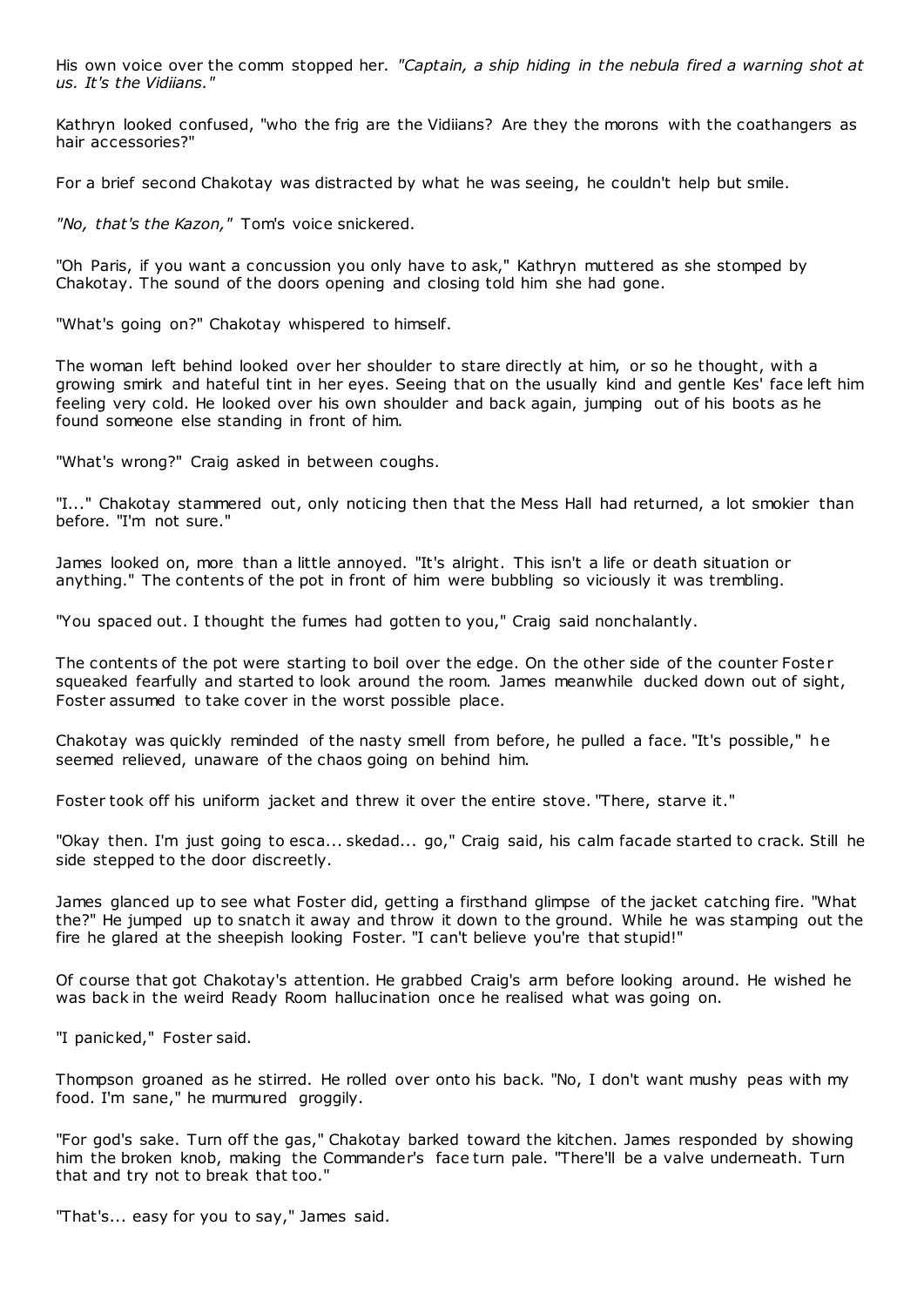Chakotay continued as if he never said anything, "everyone else out." Still he clung onto Craig's arm despite his desperate tugs. Chakotay pointed a nod toward Thompson.

Soon James was on his own, crouched down and staring at the open counter underneath the stove. "I didn't know I'd go out like this," he mumbled to himself.

The Bridge crew got more than a little shock when Kathryn staggered out of the Ready Room. Her eyes wide, hair like she had been electrocuted. Uniform torn, even shredded by the sleeves. A few fresh scratches on her face and hands.

Tuvok approached her to see if she was alright but she walked straight past him as if he didn't. "Captain?"

Kathryn took her seat to sit and stare straight ahead of her, unblinking. It unnerved the crewmember stuck at the helm, even if she was only in her peripheral.

"Security Team One hasn't updated me on the situation in the Mess Hall, however..." Tuvok said. The tiniest of rumbles beneath their feet interrupted him. "Curious," he hurried to check his station.

Jessie looked around in concern, "small explosion in the Mess Hall. No damage, except maybe a singed ceiling and broken cooker."

"Confirmed. Only one lifesign in the Mess Hall at the time, I shall..." Tuvok said.

*"Taylor to Bridge. Yeah, um..."* James' voice sounded very shook. *"I'm gonna need a clean up crew, with a strong constitution. Or bio hazard suits."*

Jessie wasn't sure whether or not to laugh, "are you okay?"

*"Yeah, nothing a crapload of therapy won't ever fix."*

Jessie bit her lip, deciding not to laugh. Tuvok's eyebrow meanwhile shot up, "perhaps you should..."

*"Go in the shower for ten hours. Good idea. Taylor out."*

"I'm struggling to understand how a hostage situation lead to Mr Neelix's concoctions exploding. Unless I am mistaken about the insinuation," Tuvok said.

"Really?" Jessie sniggered. "All he needs to take a hostage is a spoon and the words eat up."

Kathryn's head darted around frantically, "eat what up, where?" She frowned once her panic faded slightly, "when did I get to the Bridge?"

The turbolift door beside Tuvok opened up but no one stepped out of it. Tuvok leaned across his station to check, spotting Harry cautiously peeping around the door. Once he noticed him he hurried out and took his station.

"What's going on with everyone today?" Jessie asked.

Tuvok was wondering the same thing. "Indeed. Mr Paris is also late for his shift. Perhaps it warrants an investigation."

An exhausted B'Elanna returned to her quarters, hoping for some peace and quiet. As soon as she entered she knew that wasn't going to happen. A breakfast bowl lay on the floor, surrounded by soggy cereal and a wet patch was the first to greet her. The second was a whimper from behind the sofa.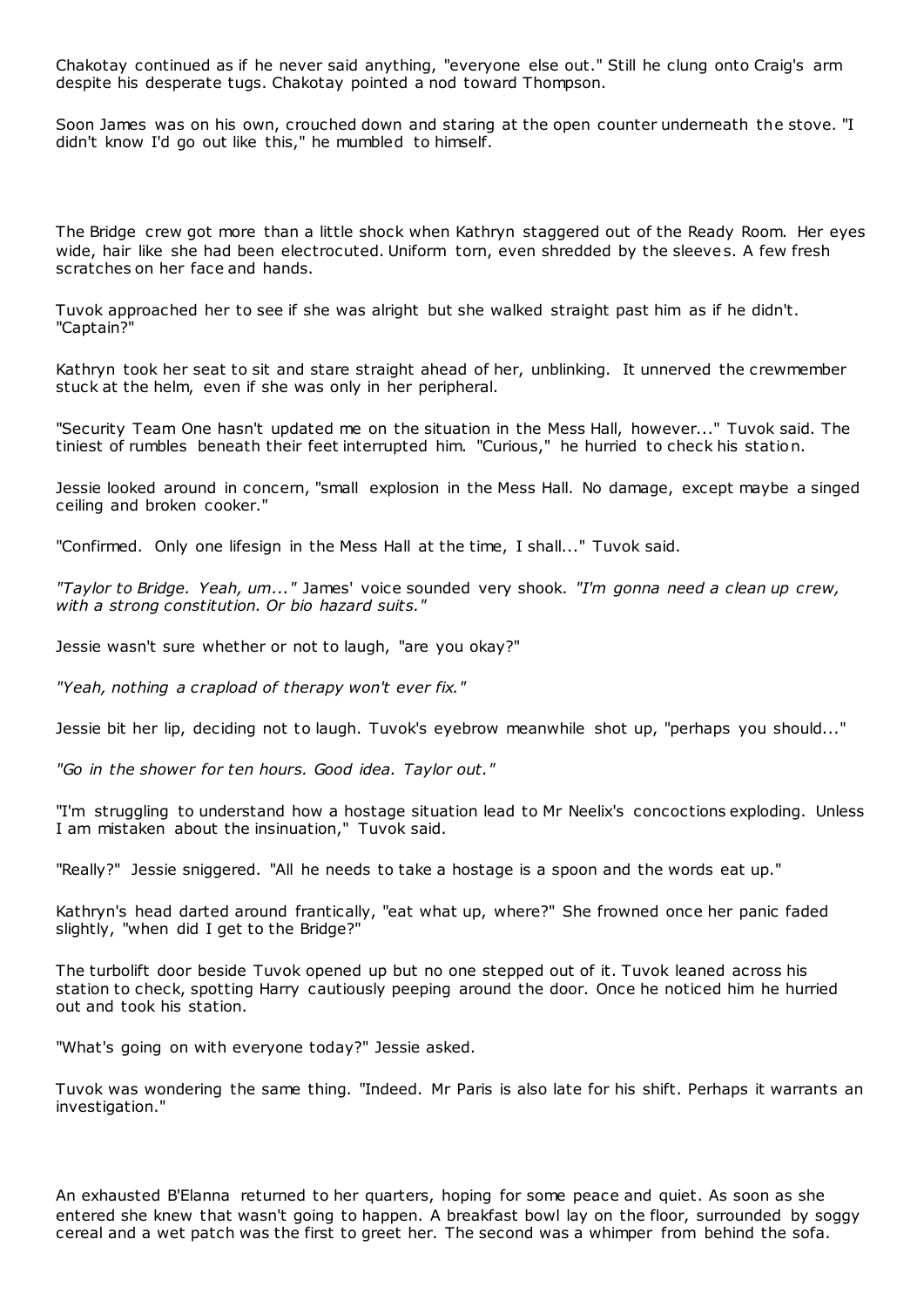"Tom? What the hell are you..." she grumbled as she walked over to confront him. It was a bit of a shock to see Tom shivering fearfully. Her whole demeanour softened. "What happened?"

Tom shakily raised his arm to point at their brand new television. B'Elanna looked to see if he had accidentally put on the music channels again. Only it was playing one of Tom's cheesy Captain Protonesque sci-fi shows. "I don't get it. What's the problem?"

"The program changed... it was horrible," Tom shook horribly. "Then it turned real, like I was there, watching it play out."

B'Elanna was more than worried now. She knelt down to place a comforting hand on his shoulder. "Watching what play out?"

Tom looked her in the eye. "Kes turned evil and tried to kill us using the Vidiians."

B'Elanna burst out laughing. He was annoyed but not at all surprised though. "That's the stupidest thing I've heard since the Marquis rebel because Tuvok was mindmelding them into mini comas."

"Hey!" Tom huffed to her further amusement. "Worse Case Scenario 3 is an underrated classic . That was an awesome plot twist."

"Yeah okay, Tom. Whatever you say," B'Elanna giggled.

"I'm telling you," Tom grumbled, finally a little calmer than he was when she found him. "Ever since I got back from my awaymission, something's not been right. It can't be just me."

B'Elanna's commbadge chirped, "*Vorik to Torres. Taylor reported a cooker explosion in the Mess Hall. Apparently Neelix was cooking dinner at the time. As soon as we got the report everyone turned ill and have been sent to Sickbay."*

"See!" Tom said overenthusiastic .

"Really? Sounds like a normal day to me," B'Elanna muttered.

### **Deck Thirteen:**

The walls hummed despite the lack of power reaching them. The sound followed the corridors until it no longer could, having reached the still ruined one and its surrounding rooms without walls. Multiple shadows emerged from seemingly out of nowhere to converge into one in the same spot Kes had stood. It took humanoid form, lying in a foetal position until the sound stopped. Any light that had been shining in that lack of corridor dimmed when the figure awoke and began to sit up.

#### **Sickbay:**

"Hmm," the Doctor hummed to no one's surprise.

Kathryn though was still annoyed by it. "One day I'm going to delete that sound from your sodding database."

The Doctor was too engrossed in the results on his station to even notice. "How interesting."

Now his four patients were annoyed. "Oh come on, out with it Doc," Tom complained first.

"Hmm?" the Doctor glanced up in his direction. He noticed them looking at him expectantly and Kathryn visibly twitching. "I have a diagnosis for you, but I can't figure out the reason for it."

"Meaning?" Chakotay questioned.

The Doctor headed for the medical tray to pick out and load a hypospray. "Each one of you is suffering from the typical symptoms of a post traumatic stress disorder," he said as he returned to his patients, reaching Harry first. He stared at him unblinking with bags under his eyes, while the spray was pressed into his neck. "This should help soothe the symptoms a little, but I'm afraid a cure isn't that simple."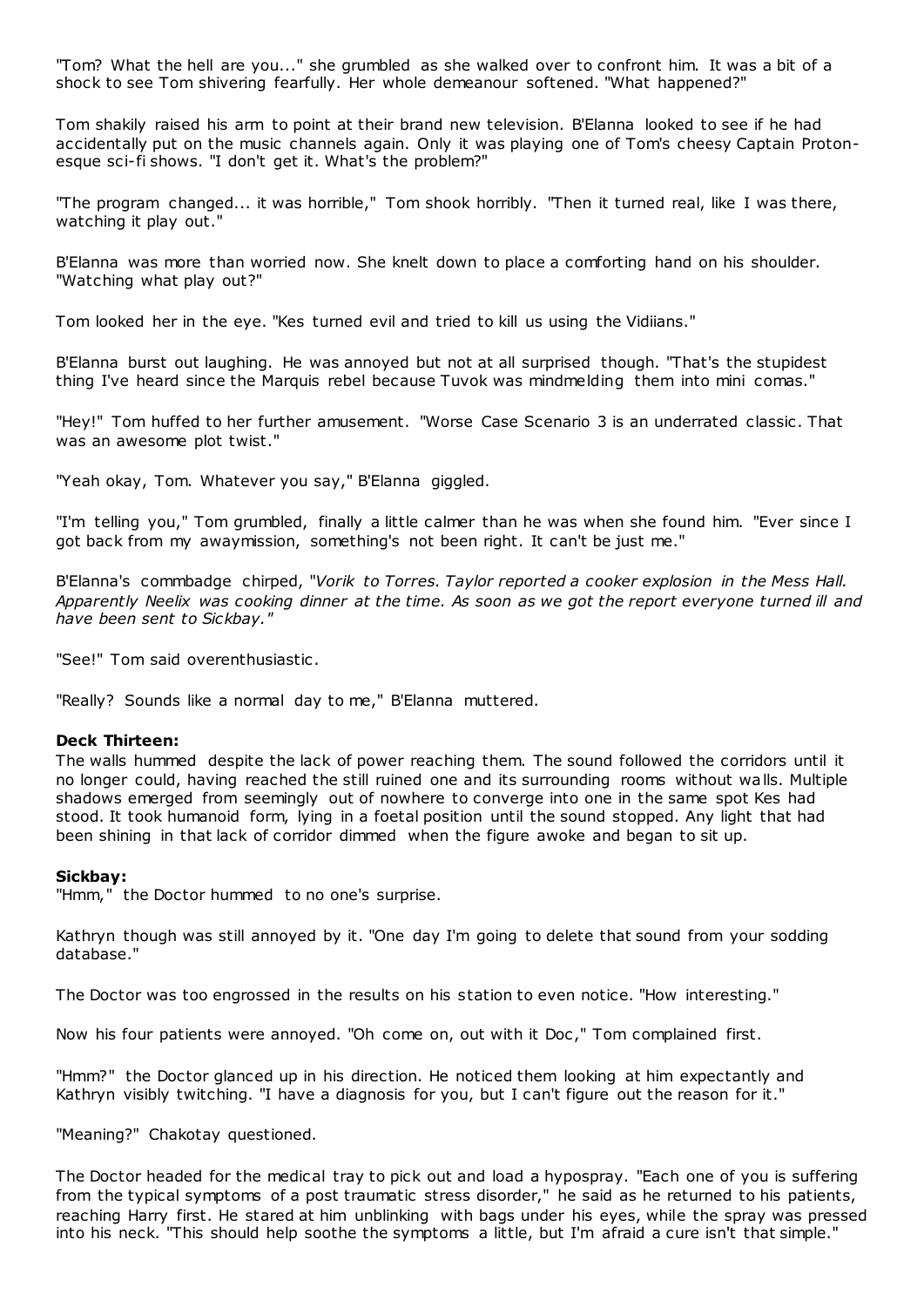"Hang on," Kathryn said when he got to Neelix. He briefly hesitated, thinking she meant what he was doing. "You can't detect why they're getting it. What's so strange about that? Usually this is caused by any number of traumatic events, psychological disorders."

"Apart from Mr Kim who has been a little, offhanded lately," the Doctor began to reply. Harry grunted an objection. "These symptoms developed suddenly, with no provocation. Also there's no neurological damage caused by stress, depression..."

"Also, no traumatic incidents," Chakotay said.

Kathryn gingerly reached for her hair, her bottom lip trembling slightly. "Speak for yourself."

The Doctor turned to her looking concerned. "Why are you covered in so many scratches? What..."

"I don't want to talk about it," Kathryn quickly replied anxiously.

The silence of Deck Thirteen had been broken once again, this time by James' foot steps as he slowly made his way down one of the mostly fixed corridors. His hand absentmindedly kept checking for remnants of the incident in the Mess Hall in his hair or behind the ear, despite the many sonic showers he had.

When he reached a three way junction a slight shuffling sound got his full attention, and so he stopped to look around more attentively. It stopped almost at the same time. He began to take another step forward, before his foot hit the ground he heard clicking sounds coming from behind him. He swung around to see what was causing it but saw nothing.

The shuffling sound returned, coupled with a slight breeze, all in the space of a second. Something large, person sized slammed into him from the right, knocking him clean off his feet.

A defiant, "ah ha, I knew it!" followed by the clomping of high heels running, approached from where he came. They stopped a mere two feet away from him. "Here again, this time I have proof," Seven said whilst tapping away on the PADD her nose was buried in.

Once done she tucked it into her catsuit pocket and folded her arms smugly. "I knew you were up to something on this deck, that there was more to you than you show off in the public eye. Soon everyone will know and they'll appreciate all the hard work I've put into outing you." Her voice turned a little bitter and self pitying, "you've bullied me since day one, and no one believed me. No, they laughed. Oh as if sarcastic moron James would be an abusive saboteur."

She waited, expecting some sort of denial as a reply. When she got nothing it only angered her further. She started to pace and rant, "don't think you could fool me. The explosion, the overloads, all the temporal anomalies *including* the one you framed me for. Oh don't give me that, you know which one!" Seven snapped. "You left that message to sabotage the slipstream, you're a Borg, of course you'd know how."

"But of course nobody takes me seriously. I'm little more than a thorn in your finger," Seven sighed and looked back, expecting a captive audienc e.

Instead all she saw was James standing back up, brushing his tussled clothes down. Leaves and branches fell everywhere and yet there were still lots of them all over him, including in his hair. That was when she noticed the what looked like a giant man sized fly trap lying on the floor, with snapped branches, most of which were mostly bare with shreds of leaves left over. She was about to say something when she noticed its middle expand like it was breathing.

"What is this?" Seven demanded like she was offended. "How do you keep getting away with this stuff behind my back? I was right here! I should've seen everything."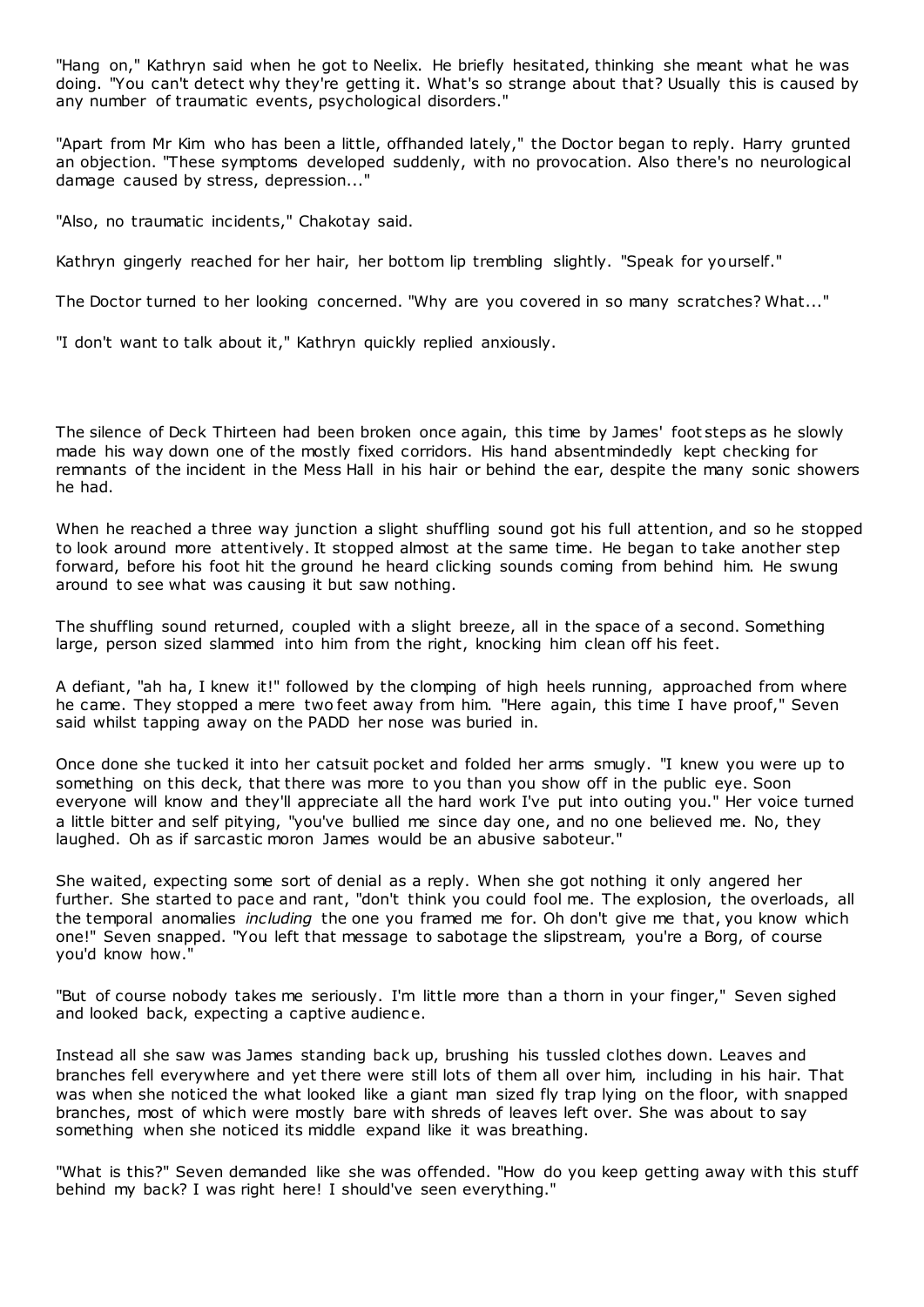James coughed various different things like leaves and somehow even a little twig out of his mouth, then went to pick one resting on top of his ear.

"Well I never!" Seven screeched, she stomped off huffily.

James rolled his eyes and shook his head. "I hate this place."

## **Sickbay:**

Everyone were staring at Kathryn expectantly. It made her a little angry, "so this PTSD. Something happened to make you like this." The Doctor started to scan her, or tried to, she kept shoving his arm away.

"I assume dead guys in tutus and forced to live in a timeloop of living with the guilt of destroying Voyager, isn't enough for some," Harry said bitterly in the Doctor's direction.

"If you listened, I excluded you from this strange symptoms out of nowhere situation," the Doctor said.

Chakotay glanced between them both. "If that were the case wouldn't your hallucinations be related to those traumas? Instead you saw an explosion."

"Heard is more accurate," Harry frowned, then nodded. "You're right. It can't be the cause."

"So, Harry witnessed an explosion instead of dead guys and emoing. I'd still exclude him from this since his was missing something everyone elses hallucinations had in common," Kathryn said.

"Kes," Chakotay and Tom both replied at once.

Neelix sadly said, "Sweeting."

Harry shifted on the biobed uncomfortably, he opted to stand instead. "Actually, someone was following me. Maybe."

The Doctor tried not to but he ended up chuckling anyway. "This is ludicrous. You're all acting as if Kes was the boogie man, not the gentle compassionate young woman who wouldn't harm a fly, let alone us."

"I agree. The Kes I saw was cold and bitter, it couldn't have been the real her," Chakotay said.

"Whether or not that was the real her doesn't change the fact that the events you saw, never happened," Kathryn said. All eyes were on her once more. "Kes never brought me any coffee, brewed by her or not, she was a bloody nurse. And what kind of name for a species is the Vidiians anyway?"

Chakotay struggled to keep a straight face, "really? If it weren't for them we'd still be on New Earth."

Kathryn stared back like he was stupid enough to say futile wrong around her. "Exactly, we weren't around then. I never met them because, I can't stress this enough, we weren't around when Voyager met them."

"What about the time when Voyager was split into two and they boarded the other ship," Tom tried to remind her.

Kathryn rolled her eyes, "enough Tom, nobody wants your Voyager fanfiction. Keep your delusions to yourself." Typically once she said all that she remembered the incident. She tried to pretend she hadn't, but her eyes shifting and widening only slightly gave her away. "What concerns me the most are why you're traumatised by events that never happened. Why just you four? When did this start?"

Tom looked down while the other three patients glanced at one another. "When we got back from the awaymission," he said reluctantly.

"Hmm, a shuttle mission. Did anything unusual happen?" the Doctor asked.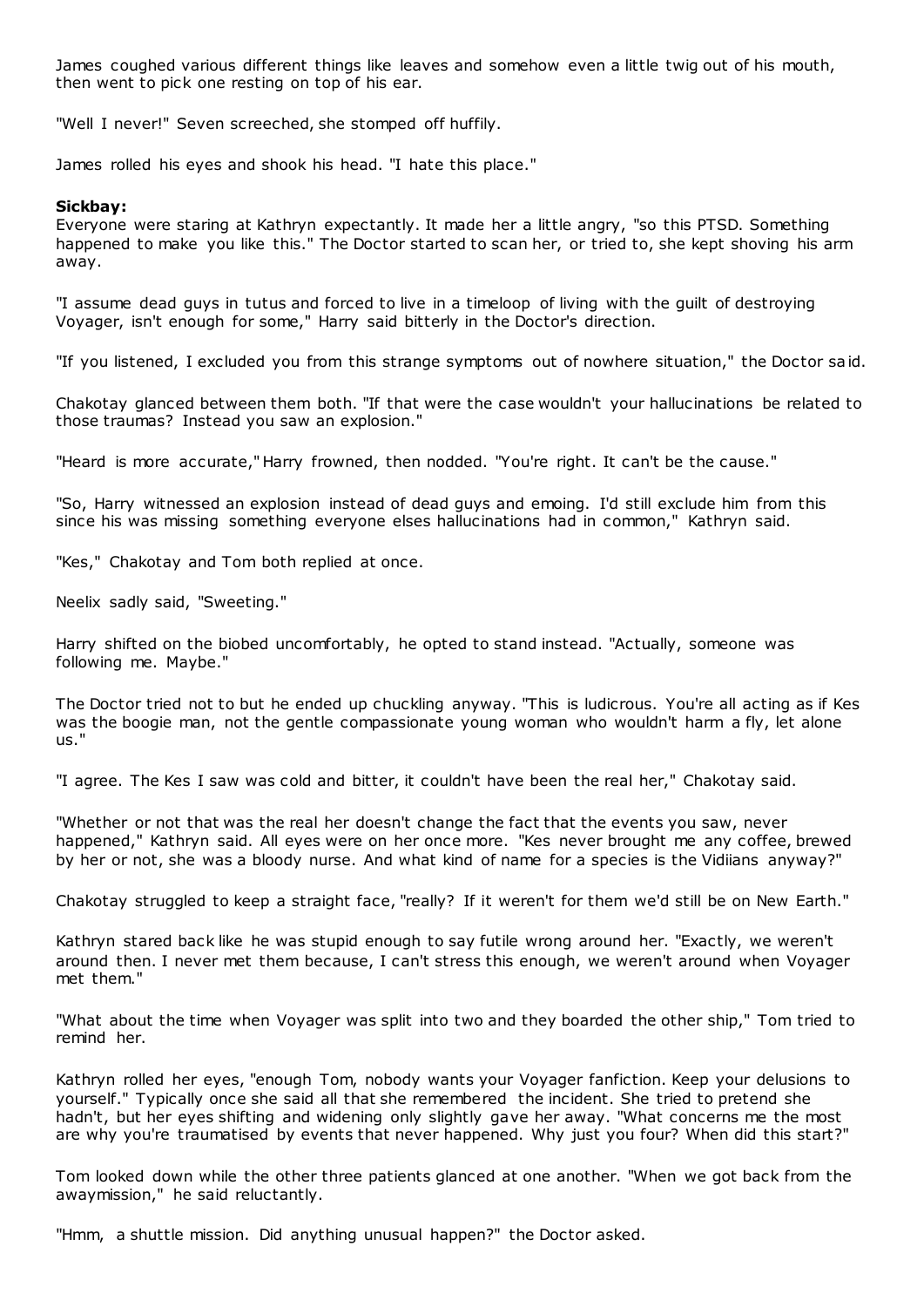"No, other than we didn't crashland on the planet we mined from," Harry replied.

Tom gasped and stared at his friend like he had been slapped by him. "Hey, no crashes happen when I'm at the helm of the Delta Flyer."

Kathryn narrowed her eyes. "I don't believe that for one second." She tapped her commbadge. "Janeway to Torres, gather a team to inspect the Delta Flyer for any damage. Bridge, set a course for the planet the awayteam visited."

"Oh come on," Tom whined.

## **The Conference Room:**

Most of the senior staff had gathered around the table. The ones who had arrived sooner all had a similar bored and annoyed expression on their faces.

"And besides, what's a shuttle crash got to do with Kes volunteering us for organ donations?" Tom complained.

"Oh my god, are you still bitching about that?" Kathryn snapped as soon as she arrived. That finally shut him up to everyone's relief. She walked over to one of the last remaining chairs and sat down, clasping a big mug in her lap. "Are we all here?"

Chakotay looked around the whole table. "We're missing one."

"I wouldn't concern yourself with that," Seven said bitterly.

Jessie looked at her in disgust while Kathryn scanned all of the occupied chairs.

"Indeed, Taylor was involved in the explosion earlier and he did say he would be occupied for ten hours," Tuvok said.

"What?" Kathryn stuttered.

"Of course he didn't tell you why he'd be that long, did he?" Seven asked plainly.

Jessie groaned and turned her head away from the drone. "B'Elanna and I checked out the shuttle. Nothing seemed wrong with it except some dirty pigs left their dishes sitting in the replicator."

Both Tom and Neelix looked sheepish while Harry nodded tiredly.

"So the planet they visited really is the only lead we have," Kathryn said.

"Not exactly. It wouldn't be the first time the Delta Flyer crew had their memories and perceptions altered for someone's amusement. The constant Evil Kes remarks only convinced me further of that," B'Elanna said.

The majority of the Conference Room looked a little uncomfortable. Kathryn narrowed her eyes as she sat back in her chair, "you think this is Seventh Voyager's doing?"

"Don't you?" B'Elanna flippantly answered.

Neelix squeezed his own arms, looking ashamed of himself. "I should've known that wasn't really her. My Kes would never lie about my food being awful and tell me to shove it up my backside."

He got more than a few sniggers for that remark. "Really? Even Kes had her limits, we all saw that," the Doctor chuckled.

"Wait, so in your hallucination you took Kes hostage and tried to forcefully feed her?" Chakotay muttered.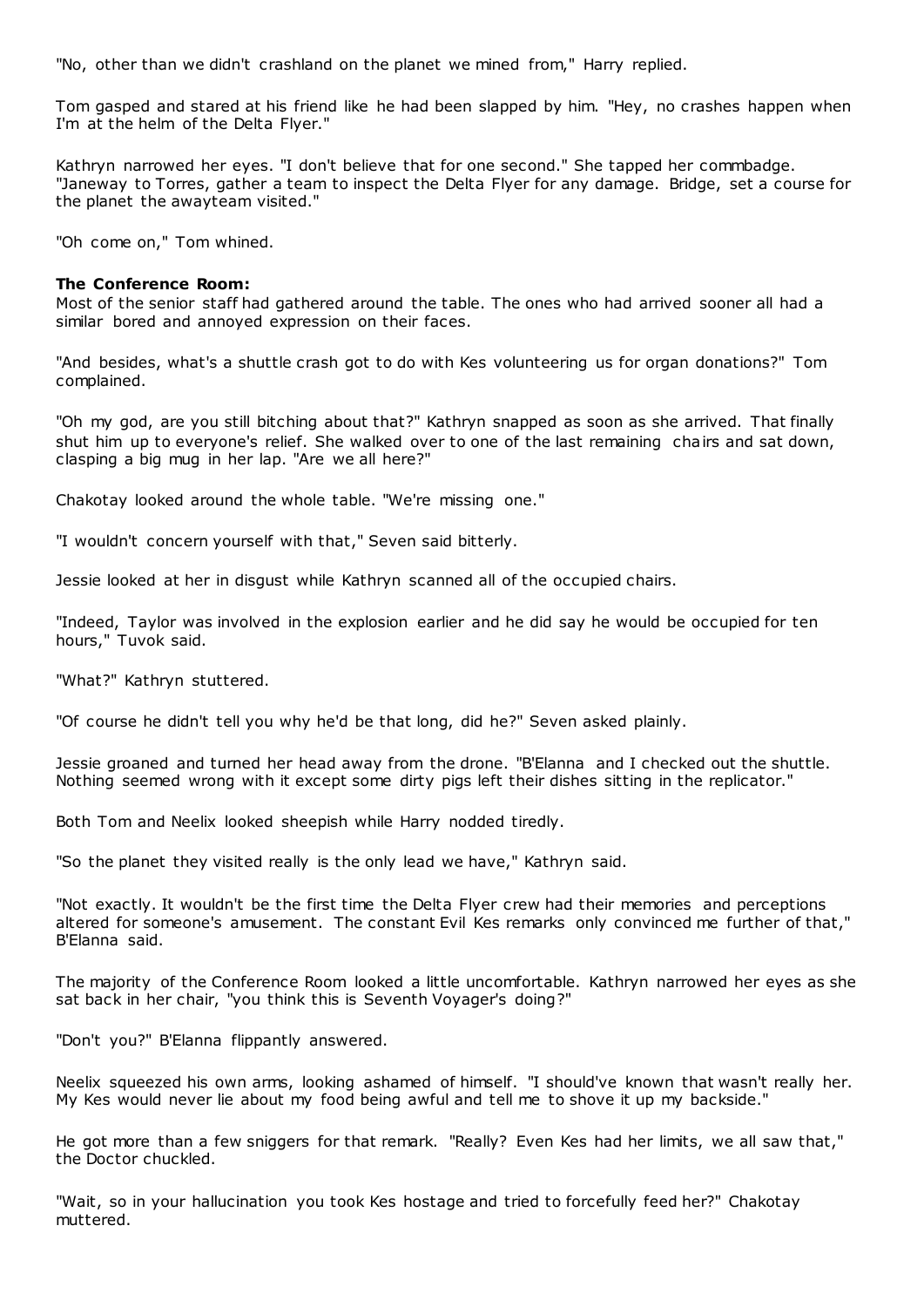Tom laughed nervously, "then she flipped out, made the Vidiians show up to steal his lungs. She felt bad about it and then erased our memories, which some of us got back." He clapped a few times, "mystery solved."

"What about the explosion?" Harry asked.

"Well," Tom hesitated as he rubbed the back of his neck. "Somebody outside could punch Voyager and consoles would explode. You're reading too much into this."

"He's not wrong," Chakotay smirked.

The doors leading to the Conference Room from the corridor opened. The ones who took a quick glance at it were treat to a haggard James walking in, with some of his hair sticking up and still a couple of branches in it, and his clothes crumpled with a couple of rips in the sleeves.

Tom was one of the witnesses to his arrival and started to snigger far too loudly for his own good.

"What the hell happened to you?" Jessie asked in a higher pitch than usual.

James walked over to take the only remaining seat, hesitating slightly since it was in between Seven and Tom. After the day he had he decided to put up with the glaring and snickering so he could sit down for five minutes.

"That's a very good question," Chakotay said. His eyes fell onto Kathryn still in her ruffled uniform. Her hair though was perfect again, that didn't surprise anyone.

James groaned as he folded his arms across the table and hunched over. He wasn't sure how to answer that until after he clasped his eyes on Kathryn and did a double take. "You... I thought you stopped feeding your plants coffee after that last time."

Kathryn gasped in horror. "How dare you accuse me of such a thing. I wouldn't waste good coffee on that."

"Oh god, you didn't use Neelix's coffee did you?" James stuttered. Kathryn's second gasp nearly made her pass out.

"Ah," Chakotay said in realisation, though everyone else but Tuvok were still confused. "The prehensile. What were you doing in the Ready Room anyway?"

James stared at him partly in disgust, judgement in his eyes, "I wasn't. It must've escaped."

"The prehensile plant, escaped?" Chakotay said in deadpan.

"To where exactly?" Seven pretended to ask him. James slowly looked at her, eyebrow raising. She looked far too smug with that response.

Tuvok tried to force his own eyebrows back down but they had frozen in a near vertical position. "Now that we've humoured Mr Taylor's questionable sense of humour, perhaps we could return to the situation at hand."

Kathryn forcefully cleared her throat behind her fist, "yes well," she said awkwardly. Tuvok sensed it and stared at her curiously. "Since the shuttle is fine and the supplies we got aren't tainted, then it seems very clear to me that whatever happened, happened when the team were on that planet. All of our theories so far should be considered..."

"Even prehensile plants that apparently walk around and attack people?" Chakotay sniggered.

James sighed, "I'd say it was more like it swung around, from the ceiling." He knew it would happen before he said it, but it still annoyed him when most of the room laughed at him. "Fine, it doesn't matter. It's taken care of."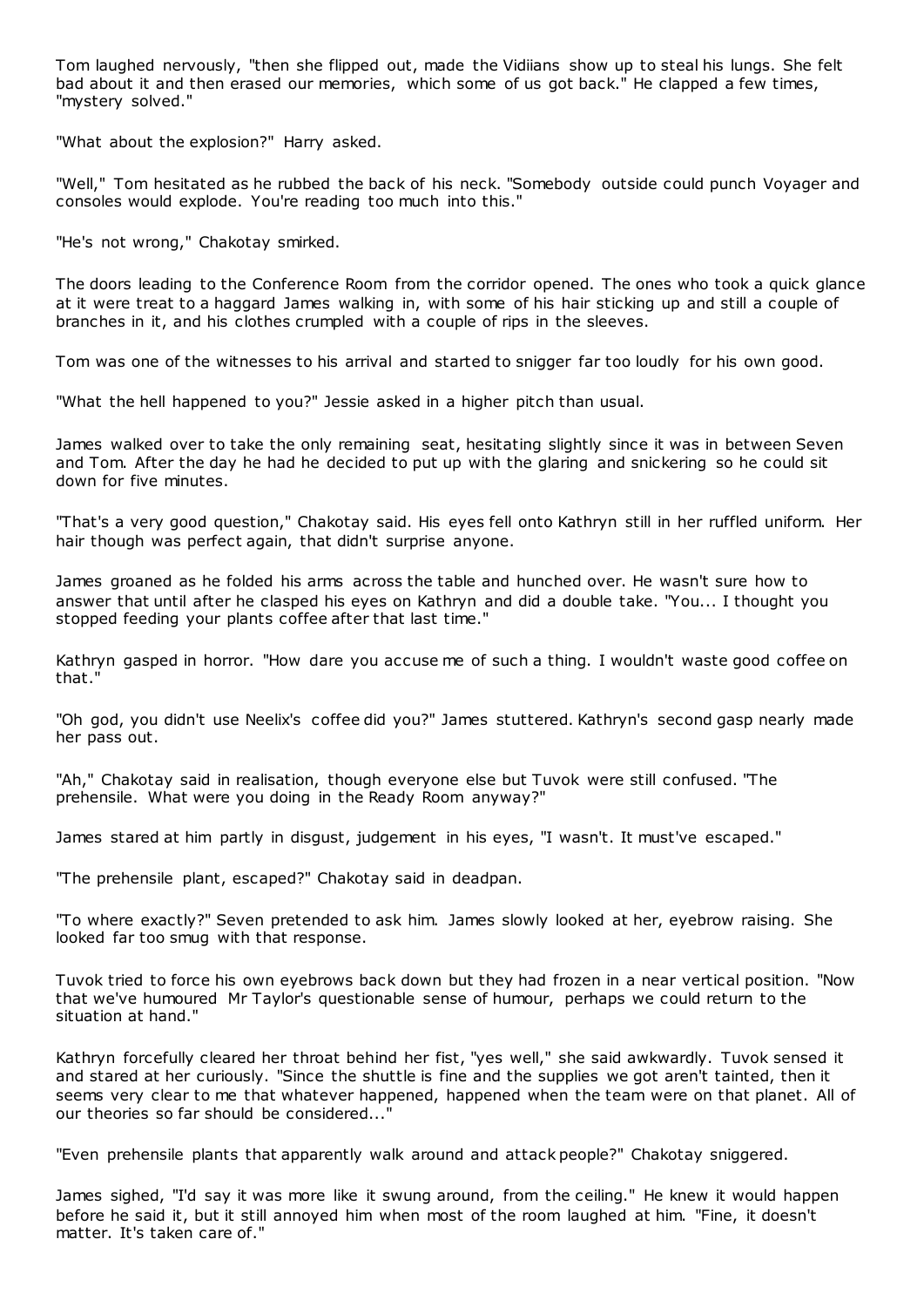"What did you do, spray it with extra strong weed killer?" Neelix teased.

"No, I showed it a picture of your breakfast menu and it jumped into the nearest escape pod," James said. This time the room was laughing with him.

Neelix was confused though, "well I suppose plants can't eat food. You're so cruel."

"Hmph, you can say that again. I saw what he really did to that poor creature, he be... " Seven snapped.

Jessie rolled her eyes in disgust, "god, I wish there was a menu, posted outside so we can get a warning before we walk in. I'm still a bit queasy after English Breakfast morning last week."

A few people shuddered violently. "Why would you bring that up again?" Tom painfully asked. "It took me days to recycle my uniform enough times so it didn't stink like rotten fried eggs."

"What eggs?" Neelix was confused again. Most of the room looked queasy.

Seven glanced around at people quickly, her brow furrowed in annoyance. "Excuse me. Are you just going to ignore me? I said that the creature was real and Taylor..."

"At least the kitchen will be out of commission for a few days," B'Elanna smiled. "I can drag it out a bit."

Seven made a little grunt. "Wh..." was all she had time to say before the comm beeped.

*"Bridge to Janeway. We've arrived at the designated system. Should be at the planet in a couple of minutes."*

Everyone but Seven hurried to their feet. "On our way," Kathryn said while she did so. Seconds later only Seven was left, folding her arms in a huff.

Kathryn wandered casually to the centre of the Bridge, keeping a careful watch on the viewscreen, as everyone else who had one took their stations. B'Elanna wandered over to the Science station, parallel to Jessie's. The Doctor, Neelix, Craig and James chose to hover around the back for a while.

James unintentionally chose the moment Seven stomped huffily onto the Bridge to take her spot; the console behind the command chairs. Silent rage brewed in her already bulging eyes.

"Scanning the planet surface," Harry reported. Kathryn nodded and began to pace side to side. She didn't have to wait long. "Captain."

Seven meanwhile marched across the bridge to confront James for stealing her position. She was just in front of Harry's station when the turbolift opened and Morgan came sprinting out. The teen didn't even give her a first glance. Before they collided she pushed the exdrone backwards onto a heap on the floor.

Harry had tried his best not to react to any of that, his jaw quivered. Kathryn didn't bother with a smirk on her face and eyes sparkling. "Of course," she said, turning her back on Opps and the whining Borg on her floor.

"Mum, something screwy is going on," Morgan said impatiently.

"And?" Kathryn said as she took her seat. "It's only news when it's not."

Morgan calmed down, she turned up her bottom lip and nodded. "True. But this is really screwy."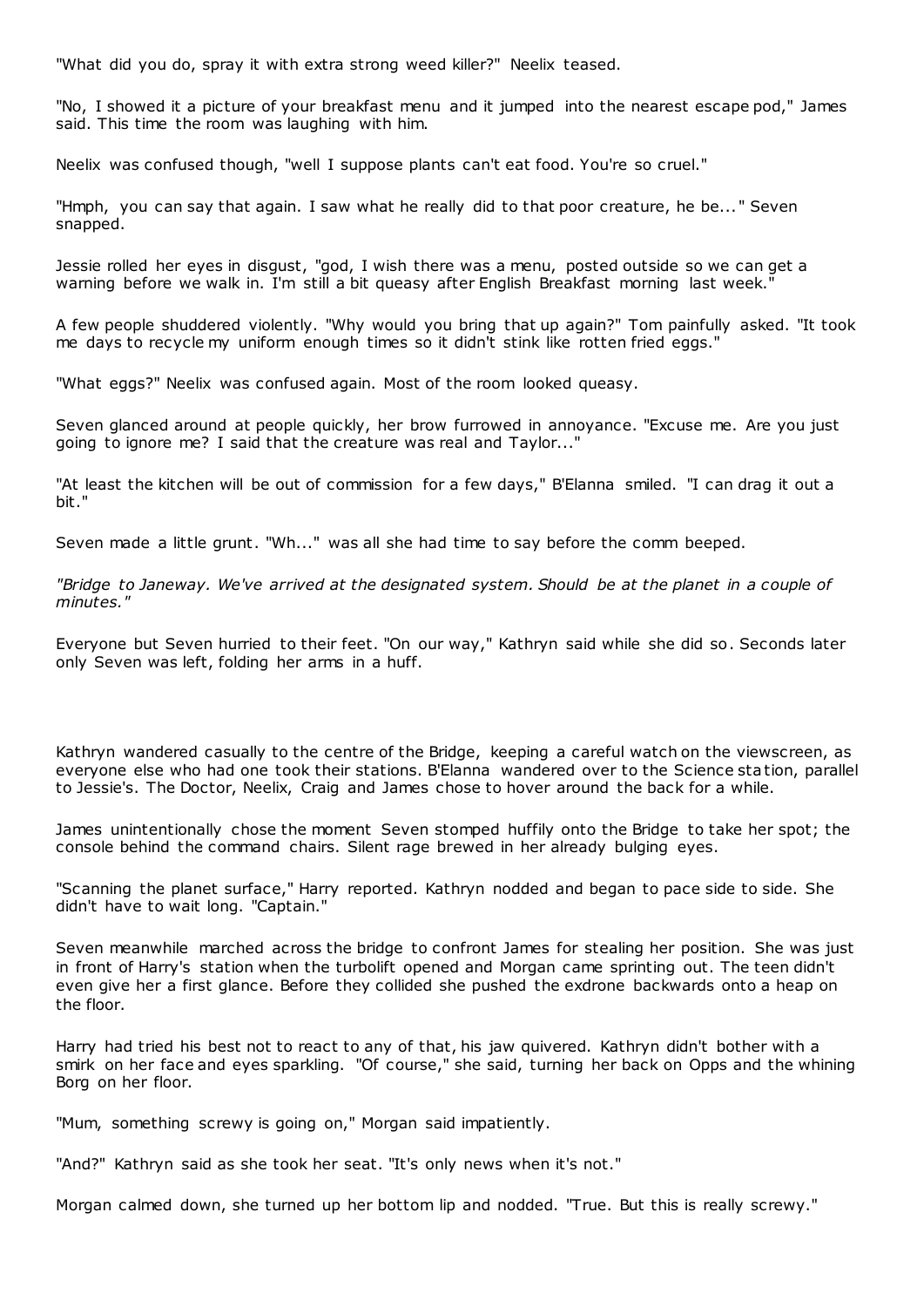"It wasn't a sentient plant trying to eat you, was it?" Chakotay asked with a snigger.

"That's a weird thing to call Seven," Morgan frowned.

Kathryn quietly laughed to herself, "Tom, get us into a lower orbit." She then looked up and over her shoulder toward her daughter. "What happened?"

Morgan wandered down a corridor, not really paying attention to where she was going. She was far more focused on tossing a tricorder from hand to hand. Her foot caught on something, making her stumble as well as dropping the tricorder. It rolled a couple of feet ahead of her.

"Oh shoot," she grumbled quietly. Her eyes flew wide open when she clasped her eyes on the tricorder lying on seemingly nothing. It sat mostly in the centre of gaping hole in the floor. Morgan backed off a step since she was one away from falling into it.

Smoke billowed in front of her. She eyed the edges of the hole, wires and metal still collapsing into the next deck.

Morgan was about to report it when a couple of crewmembers appeared from around the corner ahead of her. They were walking towards it and would surely do that, she figured. Only instead they walked across it as if it wasn't there and gave her a brief glance as they passed by.

She soon found herself edging closer to it to get a better look. As she peered into the chasm below somebody on the deck below her walked under the hole, stopping briefly to look around everywhere but the gaping hole above their head. The floor then reappeared before her eyes like nothing happened.

"What the..." Morgan stammered before turning around completely and running off.

"Ah ha. Was she blonde?" Tom asked in a giddy tone.

Morgan pulled a face, "no. *He* was brunette."

Everyone looked more than a little confused after hearing that.

"Are you sure he wasn't a blonde but the smoke made it look brown?" Seven asked, her eyes flashing toward James.

He clenched his fists which were resting on the console. "We get it, you're a dog with a conspiracy theory. Go bury it somewhere else or someone might smack your nose with something blunt."

Jessie bit her lip to stop herself from laughing. "Bit of a convoluted way of saying she's a obsessive bitch." James merely shrugged in response.

Kathryn twisted her body around so she could look up at Morgan without the pain in her neck getting worse. "He? What did he look like?"

"A bit creepy. I dunno, there wasn't much time. I haven't seen him before," Morgan replied.

"Captain," Tuvok said with his eyes on the viewscreen.

Kathryn moved back into normal sitting position to look as well, just in time to see a vessel drift up through the planet's clouds. It immediately fired torpedoes toward them.

The ship barely trembled. "Shields holding," Tuvok said.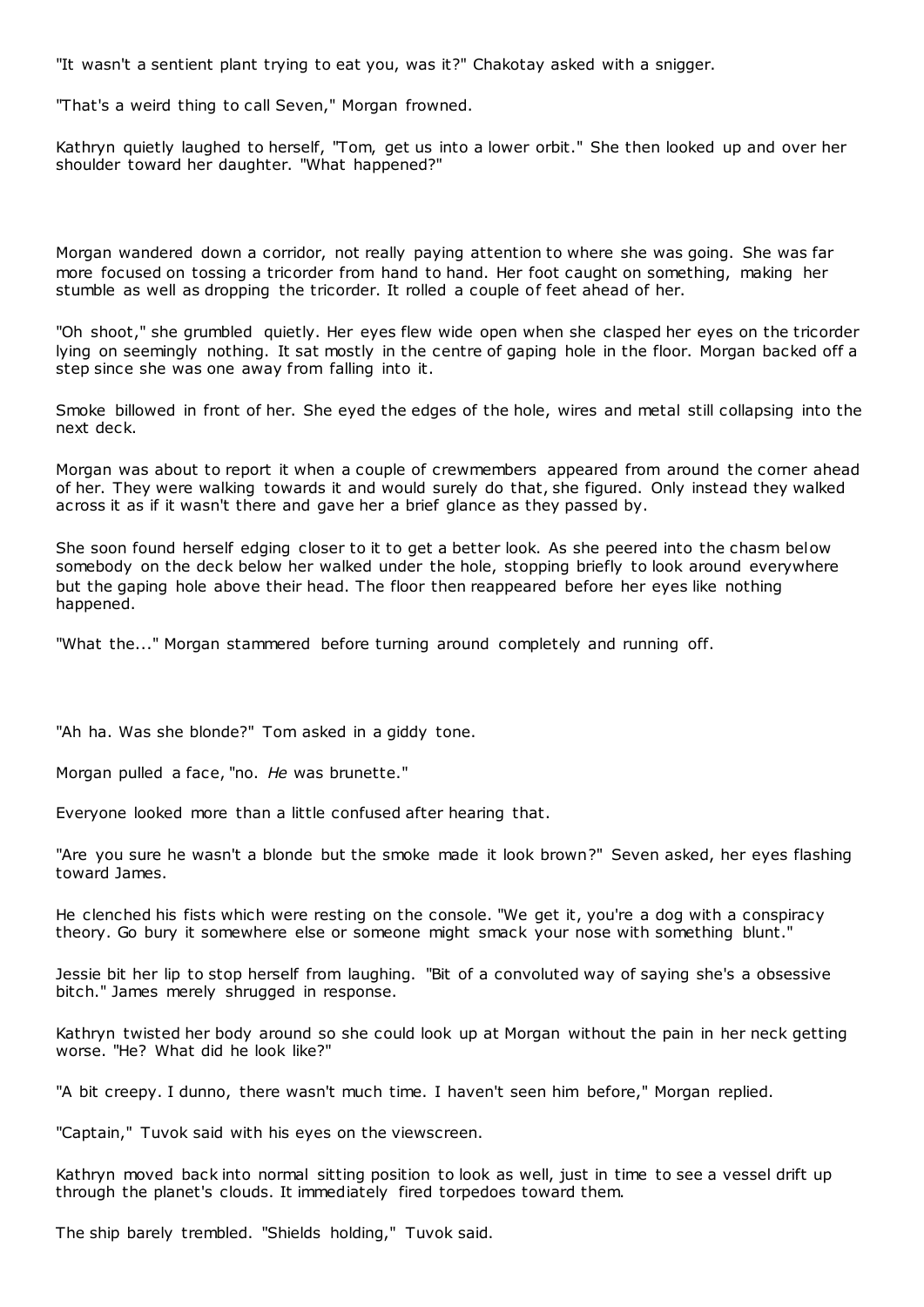Kathryn tried to stifle a yawn so she could respond, but it beat her. She instead did a pointed hand gesture to the viewscreen. Tuvok thought he understood and tapped away at his station. Seconds later Voyager returned the favour. The first two slammed straight into the attacking ship's hull, the rest were absorbed by shields flaring up.

"I knew it. Morons," Kathryn said.

"Their torpedo launchers are down," Tuvok reported.

Harry smirked, "they're hailing."

Kathryn slouched to one side to rest on one armrest, a thoughtful expression on her face, chin resting in her palm. Chakotay watched her with bemusement as she stroked her own cheek with her thumb. After a long five minutes she straightened up, "open a channel."

As soon as the viewscreen changed the bridge crew were deafened by a very close up view of Phoebe shouting, "why are your shields up? You're supposed to be beaming down!"

Smoke hovered behind her, somebody dashed across the screen with what looked like a kettle with steam emanating from it. Phoebe sniffed the air suspiciously. Seventh Tuvok pounced on the guy before they reached a console fire, snatched the kettle and walked off screen again before Phoebe turned around to see anything.

"Oh I'm sorry, do you want a do over?" Kathryn smirked.

Phoebe growled and backed off a few steps, coughing from the smoke. She tried to smile evilly in between each one, in the end she gave up and chose to scowl instead. Typically that was when she stopped coughing. "You're here, so you've still fallen into my trap. You can't keep your shields up forever."

"Did you really think we wouldn't detect your ship parked behind that mountain? How dumb do you think we are, we're not you," Kathryn said.

"Very," Phoebe tried to sneer but her throat tickled. Her annoyance got to her first, "hey, don't assume we're all idiots because of Mrs Harry Console over there."

"I've named her Charlene," Seventh Harry proudly beamed while polishing his station.

Harry couldn't help but feel second hand embarrassment for his so called evil clone. It didn't last very long. Seven used his station to pull herself up so abruptly he jumped out of his skin.

"You're not going to get the antidote without going down there," Seventh Chakotay said. "One way or another, you'll have to drop your shields at some point."

"If they don't do it themselves. We've got you, admit it Fifth," Phoebe cackled. "You might as well surrender the crewmembers we want, it'll save us all some time."

B'Elanna ground her teeth firmly before snapping at the duo, "how the hell did you toy with our minds this time? None of us are hooked into those beds. You think for one minute..."

"Wait," Phoebe interrupted her, her face scrunched up. "What are you blabbering about?"

Kathryn rolled her eyes, "good lord, you can't even..." She shook her head and glared at her fake sister. "Does antidote trap come to your Tom sized mind?"

"I'm not even doing anything. This is uncalled for," Tom huffed.

"You mean, you're not here to cure your computers of the virus?" Seventh Chakotay timidly asked.

Harry briefly scanned his station, Tuvok did the same to his twice. "What virus?" Harry asked.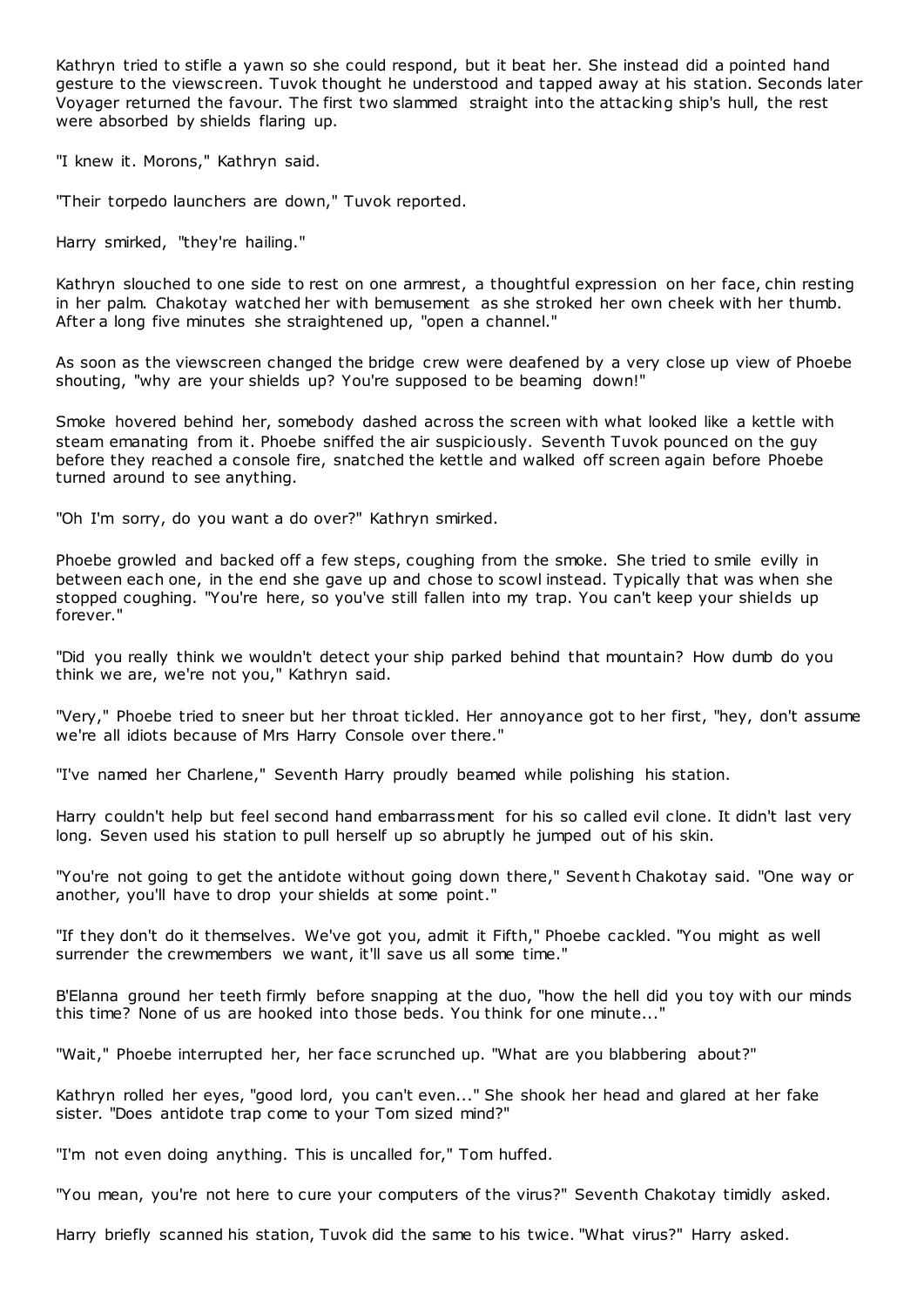"The one in the Starfleet debris we left... Oh no matter," Phoebe's snap turned into a forced snigger. "You shall see soon enough."

Seventh Jessie wandered into view, making the real Jessie pull her face in disgust at her fluorescent red hair. She brandished a damaged circuit board at the command duo. "I found it," she said far too enthusiastically.

Both Phoebe and Seventh Chakotay facepalmed more or less in unison. Seventh Tuvok in the background looked a bit twitchy, he glanced toward the turbolift and began to edge.

Kathryn had to laugh at them, it sounded to everyone like a pitying kind. "You know, when B'Elanna suggested you were behind this, I really doubted it. It's far too, what's the word?"

"Villainous," James muttered.

Seventh Jessie giggled obnoxiously. "I can see where our James gets his *smarts* from. It's two words. Don't quit your day job, pretty boy," she said, still waving the circuit board around in Phoebe's face.

Phoebe responded to that by pushing the board into hers instead. She whined and wandered off back out of view.

Tom clenched his chair with both hands, it still didn't stop him from laughing. "Of course evil Jess crushes on you too, but at least she's upfront about it."

"Oh I'll crush something in a minute," Jessie grumbled dangerously. Tom badly laughed off a lump in his throat.

"Hang on. We can't completely discount them. What about all the sightings of evil Kes?" Harry asked.

Phoebe frowned, "who?"

Kathryn groaned and waved her hand in a dismissive manner toward the screen. Harry took that as a hint to cut them off. Chakotay approached her carefully. "So, back to square one. Nothing of worth is here," she said.

"It was a long shot anyway. Only Harry and Neelix stepped outside after we landed. It's not like anything strange happened while we were away," Chakotay said.

"Aren't we forgetting holes in floors and man eating plants?" Tom questioned.

James sighed impatiently, "it wasn't trying to eat me." He hesitated for a moment, then looked a little uneasy. "I think."

"It happened here on Voyager, whatever it is. But what?" Kathryn mumbled at the same time as she recapped everything in her head. A flash came to mind. With no context or memory of when it happened, she was left more than frustrated again.

"Considering that nobody else saw the hole, or the plant, I'd say they were just hallucinations like ours," Chakotay pointed out.

"That's not true. I saw every..." Seven piped up, but she was naturally drowned out again. This time by Opps complaining.

Harry winced as she glared at him, he shrugged apologetically. "This is strange. Someone's trying and failing to gain access to the main computer from a terminal, but I don't detect any commbadge signal anywhere near there."

"Where?" Kathryn asked.

"Thirteen," Harry scoffed like it was obvious. Everyone's attention were on him quickly.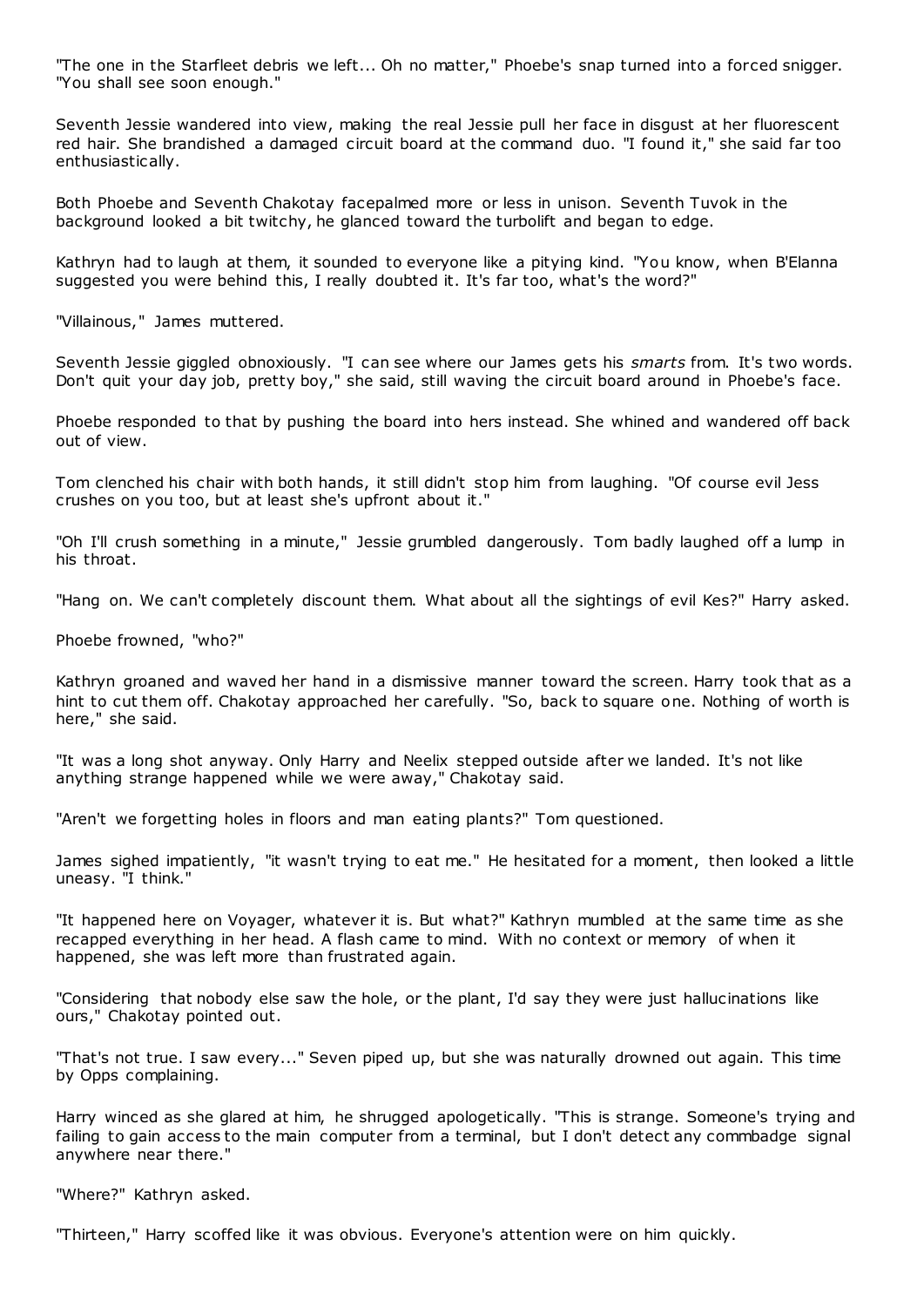"I told you, Taylor..." Seven quickly said before anyone stopped her again. James stared at her blankly, making her trail off anyway and glance elsewhere.

Kathryn walked straight past her without so much as looking in her general direction. She stopped in between James and Craig, then looked toward Tuvok. "Do I really need to tell you?"

"The deck's sealed off, only security can get in or out so..." Craig stuttered fearfully. He spotted Morgan looking at him, confused but with a smirk on her face. He cleared his throat and tried to sound manly, "we're on it. You can count on us."

James laughed quietly as Craig still didn't move. In the end James had to take his arm and drag him into the turbolift. Tuvok followed while judging them silently.

"What's the big deal? I never said what deck that hole was in, so," Morgan said.

Kathryn thought about it, then sighed. "I'll tell you later." The rest of what Morgan said hit her, so she swung around frantically. "The hole you saw was on Thirteen?"

"Well I was on Twelve, so yeah it lead there," Morgan said, raising her eyebrow. Her mother's eyes slowly widened, freaking her out. "Why?"

Chakotay paced over to the command chairs, staring directly at his daughter. "Because three years ago there was an explosion that caused that exact damage. Unlike our hallucinations, yours happened."

"Except for the person being there," Harry added.

"Oh, is that why it's always sealed off? I thought it was a bit funky," Morgan said with relief.

"All right, am I the only one thinking that if Morgan hallucinated an event she didn't witness, that maybe that's what we did too? Not that they didn't happen," Tom questioned. Everyone stared at him with the same bewildered expression. "What, this is news? Chakotay said that in his they didn't acknowledge him and another him called from the bridge."

Kathryn shook her head. "No, because no one else remembers either."

"Don't we? The Vidiians did attack us when we were split into two, they boarded the other. Kes disappeared through a dimensional rift, another you brought her back," Chakotay said. "Who's to say these things never happened on some level?"

Harry meekly raised his hand.

"Is it just me?" Craig whispered, stopping again to look behind him.

James sighed, "no," as he and Tuvok kept walking, leaving him a little ways behind.

Craig noticed and once more hurried to catch up with them.

"Perhaps your fear and uncertainty was due to the damage of the deck, and the mystery behind its explosion," Tuvok suggested. "Now that it's under repair..."

Cackling in the distance echoed toward them, they all froze on the spot. Craig tensed so much his shoulders were by his ears. "Nope, still creepy."

James' eyes narrowed, he walked further ahead of the pair. "Ensign," Tuvok warned him as he followed. Meanwhile the laughter continued.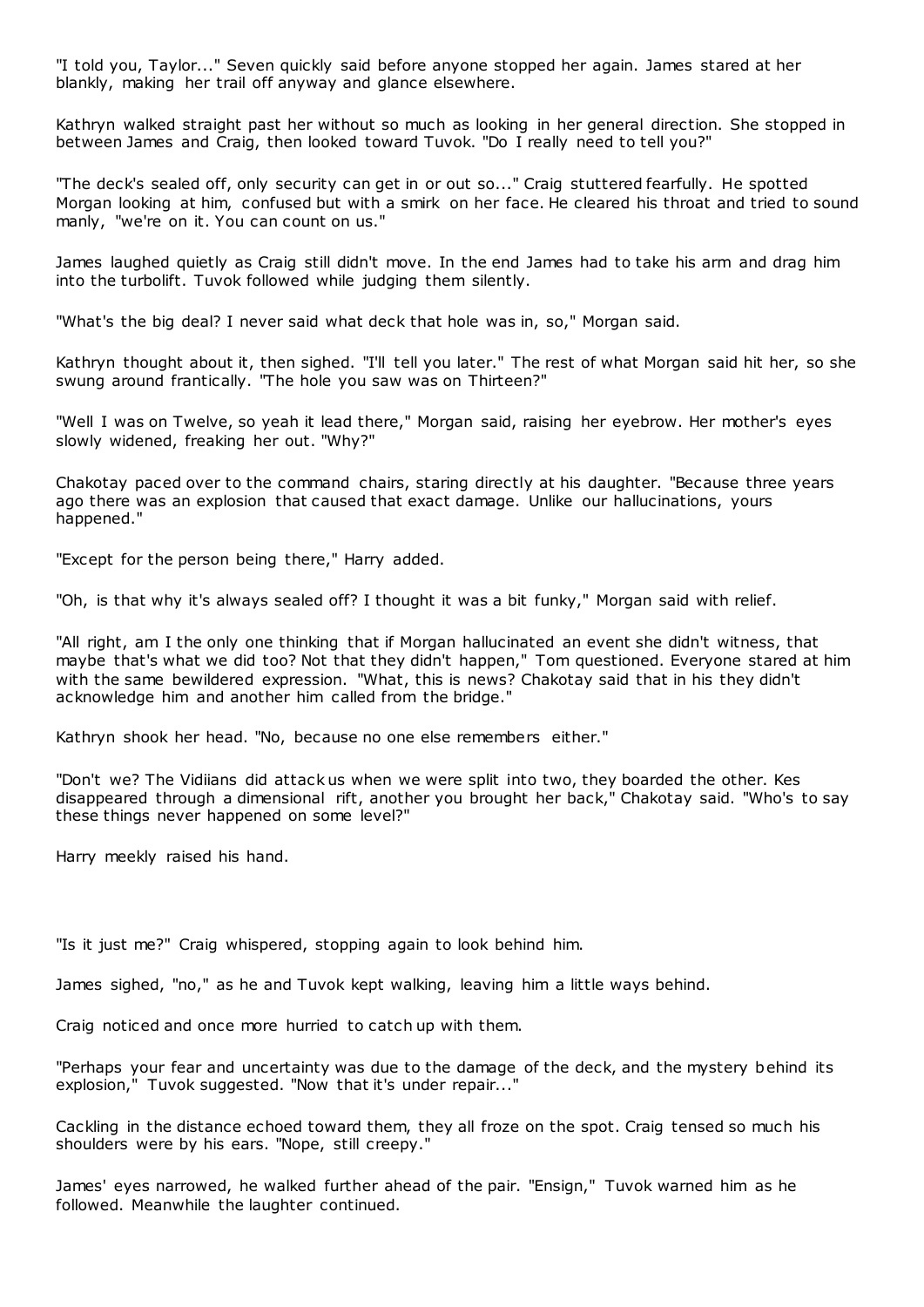"Can't be," James said, increasing speed.

"Oh god what?" Craig squeaked. He didn't want to follow either of them, but the gap between them was getting far too big for his liking. He turned around only to find himself face to stalk with the gigantic flytrap. The first detail he noticed was the gaping hole where its head should be, with only a massive leaf fluttering from its exhales. An ear piercing scream came from it as it lunged for him.

James rolled his eyes and groaned as if it were a mild inconvenience. "No," he scolded over his shoulder.

The creature dipped its leafy lack of head and squeaked pathetically.

"What the fu..." Craig stuttered, staring accusingly at James. "How did you do that?"

"We have an..." James said, pointing a side eye at the creature, "understanding. Stay."

It seemed to nod, that's how it appeared to Craig. He shuffled away a few steps so he wasn't in glomping range. Then he realised the others were continuing on as if nothing happened.

"That is not the prehensile plant from the Captain's Ready Room," Tuvok said in a hushed tone.

James glanced at his arm, picked another twig with a leaf still attached and made a point to show it to the Commander. "Yeah, sure."

"Fascinating," Tuvok said.

As soon as James went around a corner and Tuvok was nearing it, Craig relented and slowly followed them. The laughter had finally stopped, making it a tiny bit easier for him.

Tuvok readied his phaser rifle as he turned the same corner. He expected James to be halfway down the next corridor. Not only had he stopped as soon as he turned the corner, there was no corridor to speak of. Lying ahead of them, nothing but a wasteland of debris. Tuvok's left foot landed on uneven ground, it slipped to the right, twinging his ankle. He regained his footing and briefly glanced down at the scorched trail that had scarred the ground, leading all the way up to a figure standing, sneering at them both.

"You guys are really starting to slack, aren't you?" They clicked their tongue in disapproval. "Three years and still a hole."

"Damien?" Tuvok said curiously.

The man ahead of them smiled and outstretched his arms while he bowed his head. "At your destruction."

"You were pronounced dead. How is this possible?" Tuvok questioned.

Damien's smile grew into a smirk. "You underestimate my power and influence. But what else is new?"

"You overestimate our giving a crap," James said, rolling his eyes.

"Oooph, my feelings," Damien chuckled as he touched his chest delicately. "Only proving my point, meathead. Now shall..." James turned around and started to walk off, just in time for Craig to turn the corner. Damien's mood took a turn, his face hardened and his face flushed. "Hey, no use running away from me, you big pansy."

"Ensign, he is still an intruder," Tuvok said, placing an arm out to stop either of his team from leaving.

James sighed and shrugged, "fine." He turned to walk back to Tuvok's side. "What do you want, why should we care, goodbye. Done." Tuvok blocked him once more before he even moved, making him roll his eyes.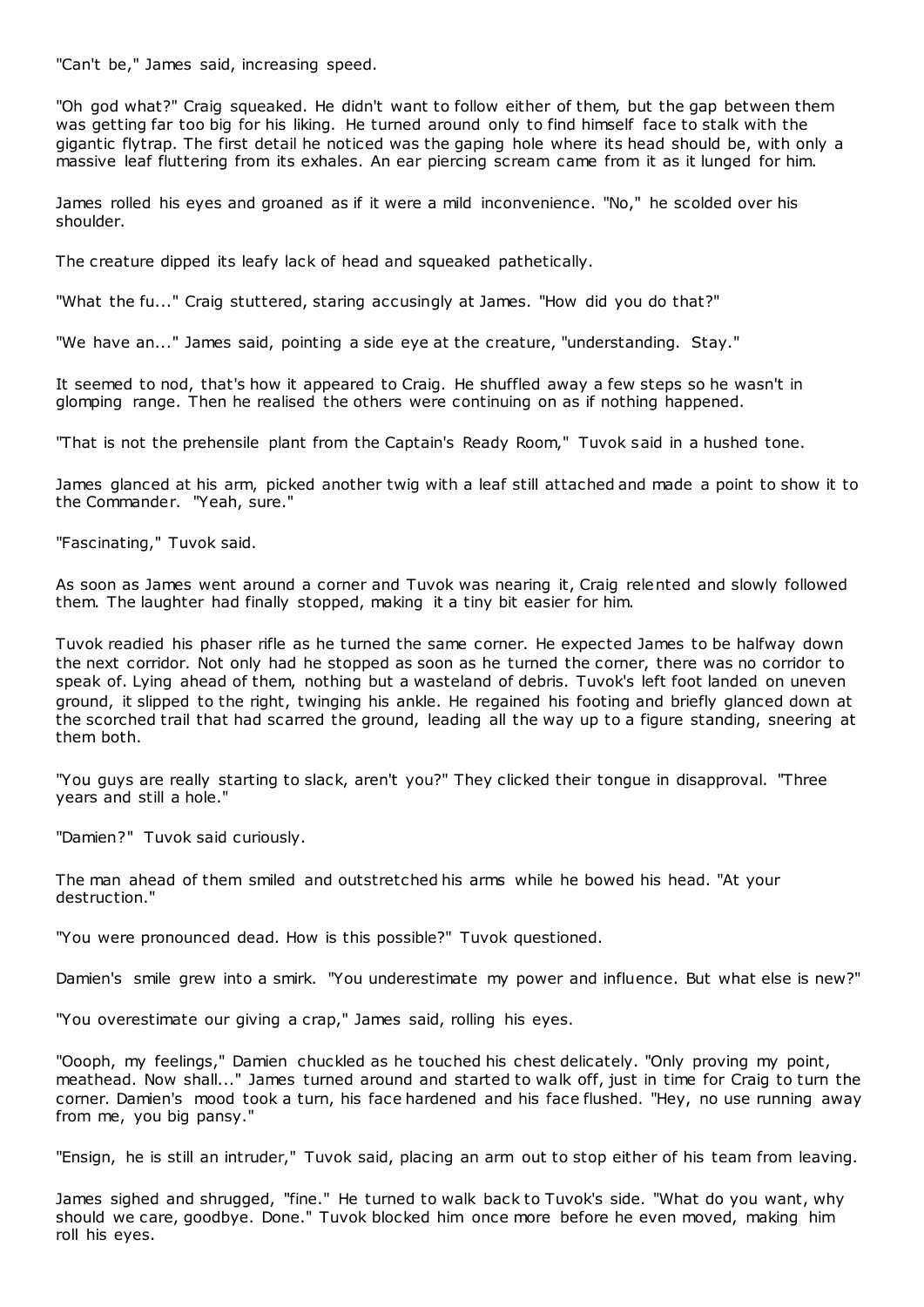"Oh that's a good question. What do I want?" Damien said mockingly. "Begins with a R and ends with your enslavement. I suppose I have you to thank for my resurrection, so I'll let you off for your stupidity and rudeness this time."

"Renslavement?" Craig stuttered.

Damien laughed and pointed at him, "now that's cute. But you really shouldn't be bringing your mascot on dangerous missions like this, he could get his feathers clipped."

The whole comment slapped Craig in the face, it left him shaking with anger. "That's big talk for someone no one takes seriously."

"Wait, why am I getting the blame for everything? Don't you think I have enough to go around as it is?" James grumbled. Seven popped her head around the corner, eyes narrowing suspiciously. James noticed but pretended not to.

"This place is dead, the juice has been slurped up. Figured since you blew it up, you were tasked with the spring cleaning," Damien acted confused. "No matter."

Seven jumped out and armed a scowl. "I knew it!"

Craig's face twisted slightly, he turned his head a little to look at her. James elbowed him lightly and shook his head, so he kept his attention ahead.

"What do you mean by this deck is dead?" Tuvok asked.

Damien chuckled derisively. "Oh that's right, you forgot didn't you? No wonder it went kerblewy. I bet you were treating it like any other deck and..." He clapped his hands once. "Boom," he hissed mockingly.

"Forgot? We didn't," Craig stammered whilst frowning. Tuvok did as well.

Damien got a good laugh out of their reactions, until he clasped eyes on James' shoulders tensing as he looked away. "Ah, ha. Of course. Ask him, he knows what I'm talking about."

Craig and Tuvok glanced toward James. Meanwhile Seven was getting increasingly frustrated, mumbling about no one listening to her and being right.

"Ensign?" Tuvok said.

"Ignore him. He's talking about the power draining portals a few years back, you haven't forgotten anything," James said begrudgingly.

Damien shrugged and faked a pout, "anything important." He made sure to keep eye contact with James as he occasionally paced toward the team with his arms behind his back. "Am I right?" he smirked.

"Are you suggesting that another tear is responsible for the hallucinations, as well as your revival?" Tuvok asked.

"No," Damien answered with disgust. "There isn't enough sparkage in here to hotwire any of your blonde bimbo brains. Whatever sucked it all up must've been pretty powerful to begin with. Shame really."

The elderly Kes extending her arms surrounded by piercing white took Damien's place for a second. James flinched and looked around to see if anyone else saw it. Their expressions hadn't changed, he assumed they didn't, though he did hear Seven stumble back a couple of steps. "Yeah," he mouthed.

Seven shuddered, both of her arms lowered from protecting her head. "State your intentions," she said meekly.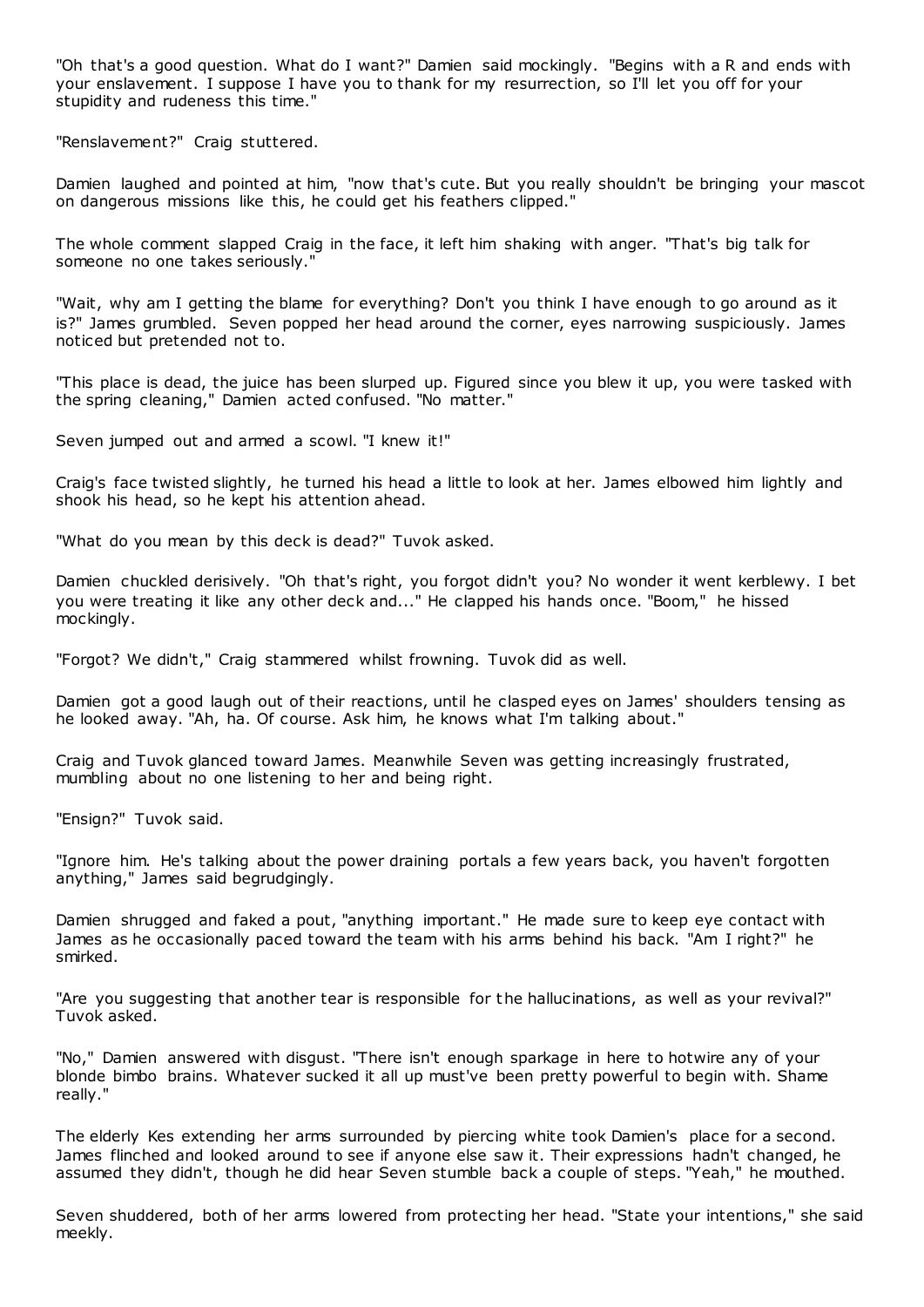"It seems," Damien sighed dramatically as he tapped his leg with what looked like a PADD, "that I'm stuck here with you now. It's okay, I'll make the most of it *somehow*. Perhaps there's an opening in the Captain's chair."

"Hardly. The only place you're going is the brig," Craig said.

Damien narrowed his eyes, changing his pacing direction toward him. "I don't think you get your place here, Andy." Craig's eyes flickered slightly. "You are the fodder. Useless. Comic relief, the butt monkey. I can do without, though ones with names last longer than the ones without. As for blonde number two here..."

"Andy? That was my twitter alias. So you are the same Damien from that other Earth," Craig mumbled.

His comment threw Damien completely off and it soured his mood greatly. "Who else would I be, his mum?"

"He's dead. We already made that clear," James bluntly said.

"Yes, I was there," Damien rolled his eyes. "I'll admit, I don't know how I ended up back here, in one piece either for that matter. Between Miss Stabsalot and waking up here, all I remember is a foggy couple of images. One of an old biddy making Janeway her bitch, I got a good laugh out of that one for a while."

"Old biddy?" James repeated with his eyebrow raised. The image of an older Kes instantly came to mind.

Damien's annoyed eyes rolled over to point toward him, they brightened with humour. "The other was of you, here, looking like you had walked in on Fanservice of Nine getting undressed. Pure, delicious terror and then... whoosh, all goes up in flames."

"I beg your pardon," Seven snapped.

Damien shrugged absentmindedly, "so yes, why wouldn't I think you were the one that blew this dump up? You were there, weren't you?"

Everything he had said had left James shaken. A certain memory of his replayed in his head. His team looked on, unsure why. Damien proudly smiled.

Tuvok stepped forward, rifle up as their intruder was getting a little too close. "Dead or alive, you will be taken to the brig. We can investigate this anomaly only then."

Damien snapped the PADD almost into his face, then took a few steps back so his arm was straight. "You think I came here alone and empty handed? You fool, I am Damien..."

"Master of dimensional travel?" Craig finished for him in monotone.

Damien twitched harshly. Tuvok assumed what the Lieutenant said hit a very sensitive nerve. "Better," Damien laughed in an attempt to hide it. "The new, proud owner of the USS Voyager."

"How is that better?" Seven asked.

James shook off his earlier shock to give him a bemused stare. "Did I miss something, namely everything? You're really not."

"I will be," Damien sneered, his thumb pressed against the PADD. "I took the liberty of downloading the brainwashing schematics into your database. Soon, you will all bend to my will."

"I don't think you'll find a working replicator down here. Even if you did, I would not recommend it," Tuvok said.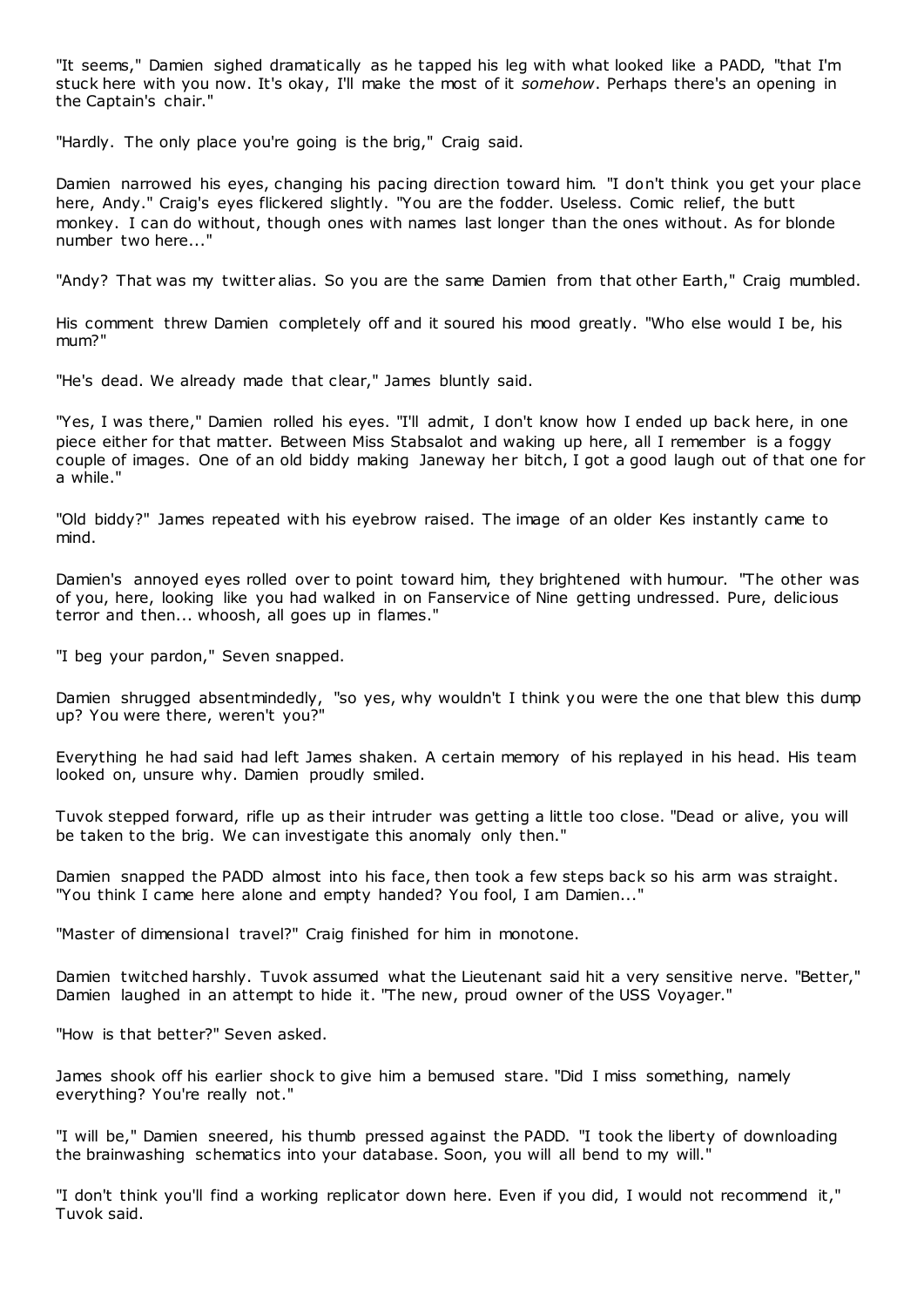Damien growled and thrashed the PADD above his own head. "Mock all you want. Just you wait. I'll get my revenge."

"Really? That's a shame. This rubbish is cutting into my lunch hour," Craig snickered. Another twinge from Damien showed everyone another nerve was pinched.

"The last thing I want to do after the crap I've seen today is eat," James mumbled.

"How dare you..." Damien grumbled, pointing one of the PADD holding fingers harshly at the group. "Make light of me. You have no idea who you are dealing with."

James lazily pointed his own. "Damien," he said in a bored tone. A shadow loomed over him, screeching came from it. He instinctively ducked out of the way, allowing it to slither past the team. It gunned straight for Damien.

He turned to flee but wasn't fast enough. It pounced, aiming its head sized mouth at the hapless villain. It enveloped his face from everyone's sight, screaming all the while. He struggled for a few minutes, then it all stopped.

"Um, that was... um..." Craig mumbled fearfully.

The plant creature glided back, leaving a lifeless corpse for everyone to see. It made a lot of the witnesses queasy. James was a little unnerved that Damien's eyes were wide and pointed toward him.

"I thought you had that thing under control," Craig stuttered.

James didn't look so sure anymore, even when the creature stood in front of him waiting patiently. For a moment he was speechless. "I... maybe..."

Seven walked through the three Security officers, giving the creature a wide berth, and stopped halfway between them and Damien. Craig thought the creature would go for her too, only it recoiled and shuffled to the side. "He does," she said. "He told it to eat Damien."

"For god's sake," James groaned and clenched his fists. "What are you going to accuse me of next? Poisoning your air supply by coughing? Killing the dinosaurs?"

Craig wanted to laugh but he was far too freaked out. He turned his back on the mess, hoping that would help. "Well, she's not wrong." James looked at him with a raised eyebrow. "Not about the dinosaurs, I mean you did say eat and Damien."

"In separate sentences, yeah!" James snapped.

"And problem solved, so my work here is done. See ya," Craig stuttered so quickly no one really understood him. He dashed off before anyone could object.

Tuvok studied the plant creature carefully. "Perhaps you should find somewhere safe to keep this, lifeform. I sense some intelligence, perhaps basic...'

"Yeah right. It's Janeway's, her fault, her problem. I wouldn't even know what to do with it. The last and only plant I kept died on the first day," James huffed as he walked off as well.

"How is that even possible?" Tuvok sounded bewildered.

Seven shook her head. "And what, we're surprised by this?"

#### **Sickbay:**

The Doctor closed the tricorder with a grim expression. One tap removed the scanner wrapped over Damien's biobed. "Stabbed to death and now suffocated. Don't you think this is a little excessive for somebody we kept forgetting about?"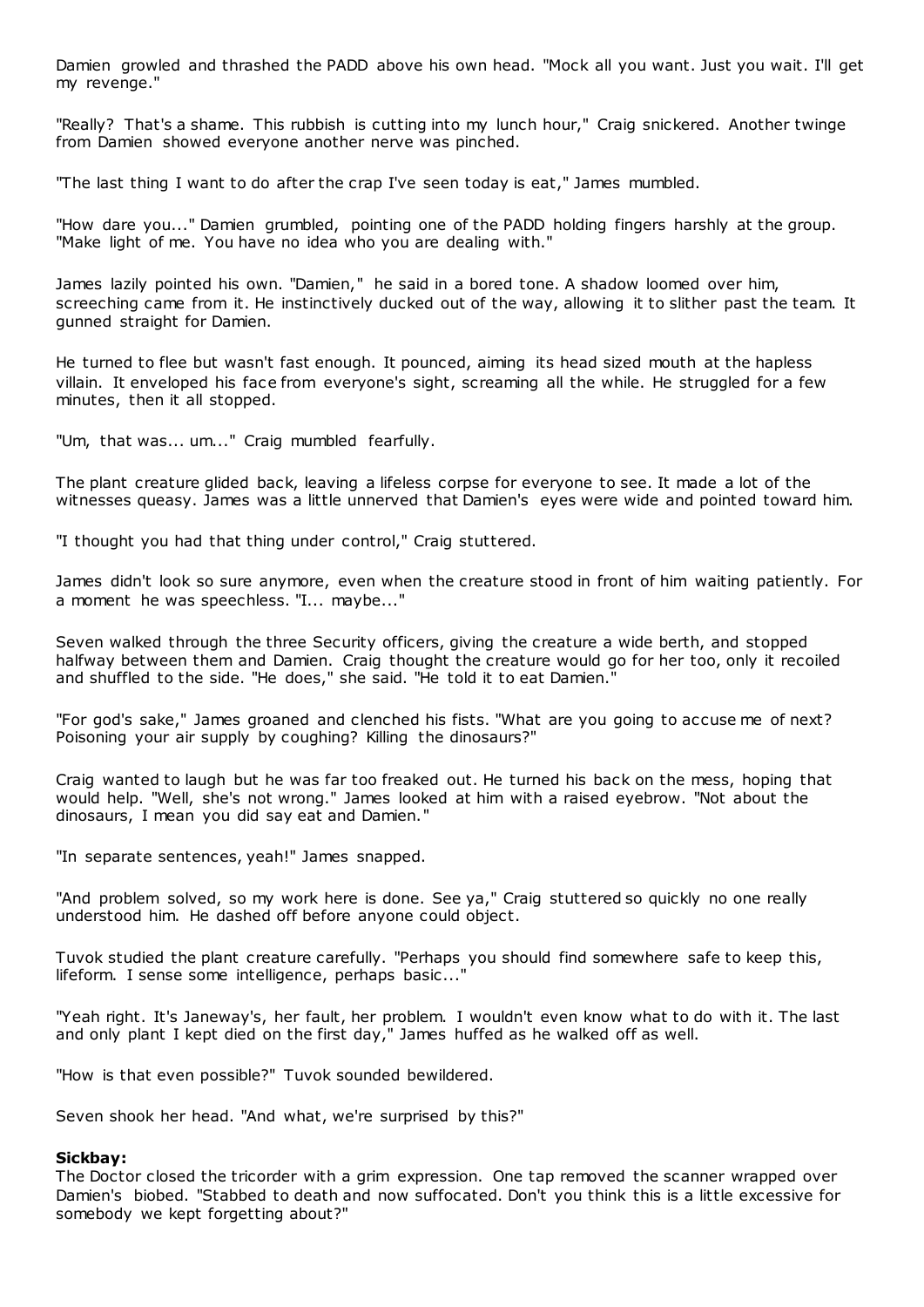Kathryn barely shrugged. Her arms folded tightly, a bored expression on her face. The Doctor wondered why she was even there if she didn't care.

"So, how long should we wait until he gets up and annoys us again? I need to know if I have enough time to collect one of Neelix's gross, sticky pans," Kathryn questioned.

The Doctor didn't look amused, "a man is dead. He wasn't much of a threat. Is that really necessary?"

"Doctor," Kathryn spat with cold eyes. He flinched and looked away. "I wanted to know why somebody so harmless can wake up and slip out of the morgue without anyone noticing. I already know how he died."

"Well, I don't see any of his previous wounds. If I didn't know any better, I'd say he was never stabbed," the Doctor replied.

Kathryn frowned. "What? We saw his body, we brought him here. If that never happened, how did he end up on Deck Thirteen? Is he even the same Damien, or..."

"Funny you should ask. I thought to check if his body was still in the morgue. Not only was his corpse missing, there was no trace of him being there," the Doctor said. "It was almost like the incident was erased."

"Don't," Kathryn snapped, startling the hologram. "What with Kes doing things no one remembers, an old version, and now Damien, everyone is jumping to time travel conclusions. Ridiculous."

The Doctor looked very confused. "Why? It seems reasonable. It'd explain why my earlier patients didn't remember why they were trauma..."

"It's not time travel!" Kathryn shouted at him. She quickly tried to compose herself. "It doesn't work that way. Why would we remember anything at all? We all remember Damien becoming a knife holder. It doesn't explain why my prehensile plant turned into a monster, Morgan seeing the hole on Deck Thirteen. And why Kes? She's not even here, and why would she be old? She evolved into some energy being. What rubbish. Time travel."

"Then dare I ask what you think it is?" the Doctor said, already regretting it before he finished.

Much to his relief Kathryn wasn't mad at him for asking. She actually looked relieved. "It all comes down to that deck. We scanned it earlier and found nothing wrong."

"And? That sounds like a good thing," the Doctor said.

Kathryn's eyebrow twitched, her eyes turned cold again. "We scanned it. Like any other deck," she said slowly to give him a chance to get it, or to make fun of him he thought. "It's either the calm before the storm, or whatever happened resolved whatever was wrong with it. Since I'm a half empty cup person, I'm expecting it to spit fire any second now."

"And here I thought you were a full cup person," the Doctor chuckled.

"Maybe later," Kathryn muttered. "For now, while we can, I'm getting every millimetre and particle of that deck checked out. It's the reason for this mess, I know it."

*Captain's Log Supplemental: We have returned to the Markonian space station none of the wiser to what has happened. Of course Seventh Voyager tried to tag along, poking us with a few phaser hits. Hopefully the spinning back into that planet's atmosphere will keep them occupied for a while.*

*While we're docked I've ordered a thorough scan of the whole ship. Apart from a very slight phase shift in a few bio neural gel packs, nothing so far. We're not going anywhere until a cause and fix is found. I'm not taking any chances this time.*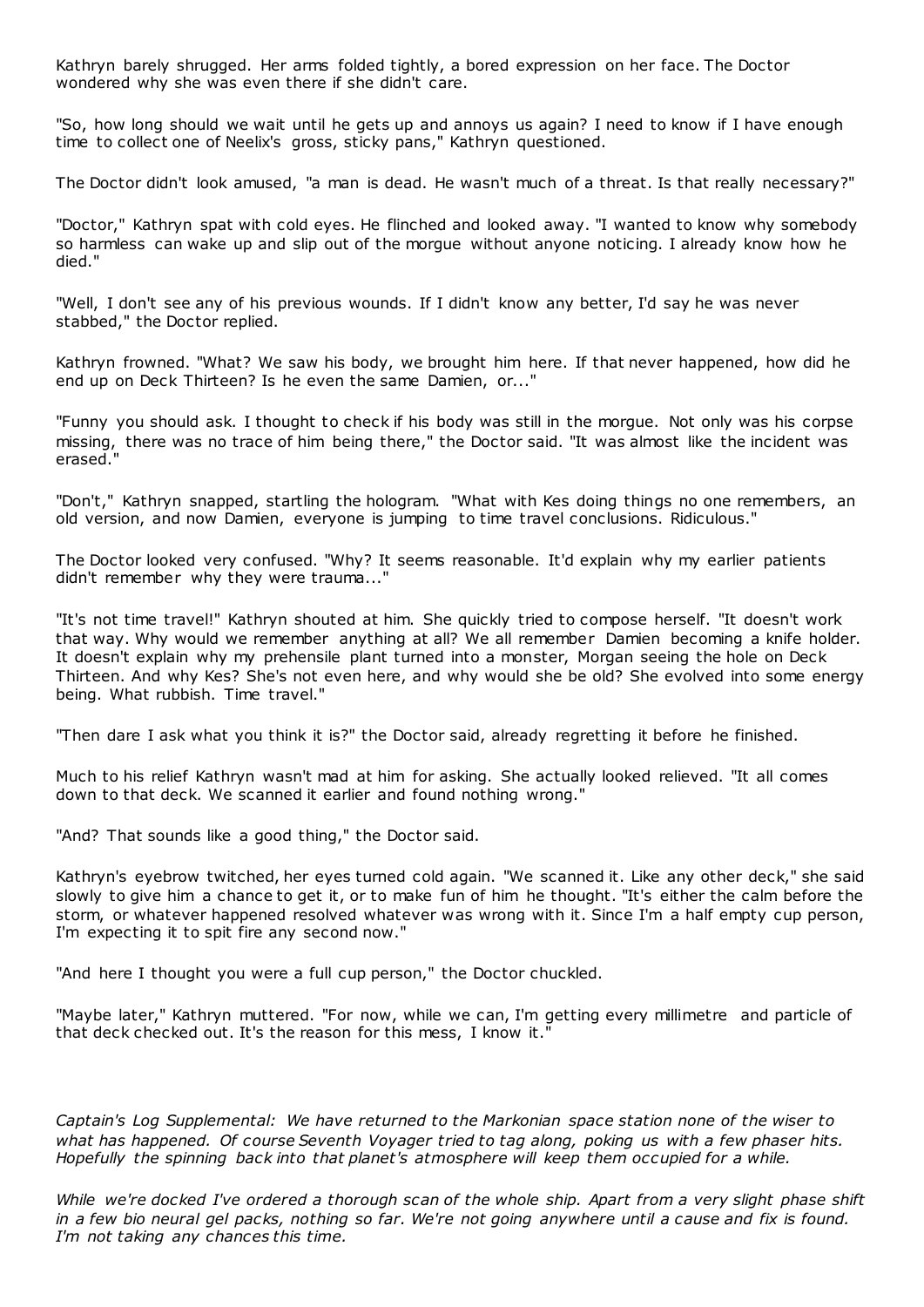Kathryn pressed her lips firmly together, eyebrows both raised as high as they could go. She wasn't sure whether to scold or laugh. "So, maybe I should hear your side first?"

Harry and Tom looked on nervously, their uniforms scuffed up, their faces covered in bruises.

"Yeah um, we were wandering the station looking for, clues and trade," Tom said. Kathryn cleared her throat and widened her eyes. "A bar. A group of Kinbori invited us to play this sacred game, with these really weird gigantic rackets."

"We thought it was some kind of tennis. One minute into the game they charge for us and start attacking us with them," Harry continued.

Tom looked very uneasy, "then we thought the point was to fight back." He glanced behind him, "then it got a little out of hand."

"Really?" Kathryn's gaze fell to the PADD in her hands, she thought it best to read it aloud in as neutral tone as possible. "Eight Voyager crewmembers, including two bridge officers along with thirteen Kinbori and one Morphinian café owner, all arrested. Charges range from disorderly conduct to assault on a Security officer."

"He touched my arm," Morgan protested from behind the pair. Tom winced.

Kathryn's mask slipped into laughter. "Okay. What about the rest?"

"Well yeah, did you really think these chumps won that on their own?" Morgan scoffed. Her eyes then widened and she laughed nervously. "I mean, I was just passing by."

Harry closed his eyes and wished he was somewhere else, "oh god, I'm never gonna live down being rescued by a sixteen year old girl."

Tom gently dabbed the swollen bruise and cut next to his eye, whimpering slightly. "Speak for yourself."

"I told you to duck," Morgan giggled.

Kathryn hid her face behind her hands, still struggling over whether to laugh or groan.

B'Elanna lead a large team of very nervous engineers down the scarce corridors of Thirteen, barking orders occasionally which would send some off down another path. She was left with five when she arrived at the most damaged area. Someone had already beat her there, it put her off for a second, then she told the remainder of her team to get to work.

The first arrival turned around on hearing her. "Sorry, am I in the way?"

"Depends James, on how long you're going to stand and gawk," B'Elanna replied somewhat politely.

A half smile appeared on James' face, his shoulders still tense. "It's weird. Back then Kes warned me, that I needed to get the team patrolling here out in time. I didn't..." He hesitated. "It happened so fast. A flash of white, like one of the portals. Then darkness. It came out of nowhere."

"I'm not sure I understand, what came out of nowhere?" B'Elanna asked.

James' gaze fell to the charred ground. "The explosion." B'Elanna frowned as she looked ahead to where the end of the corridor used to be, the place she determined the explosion originated from, not